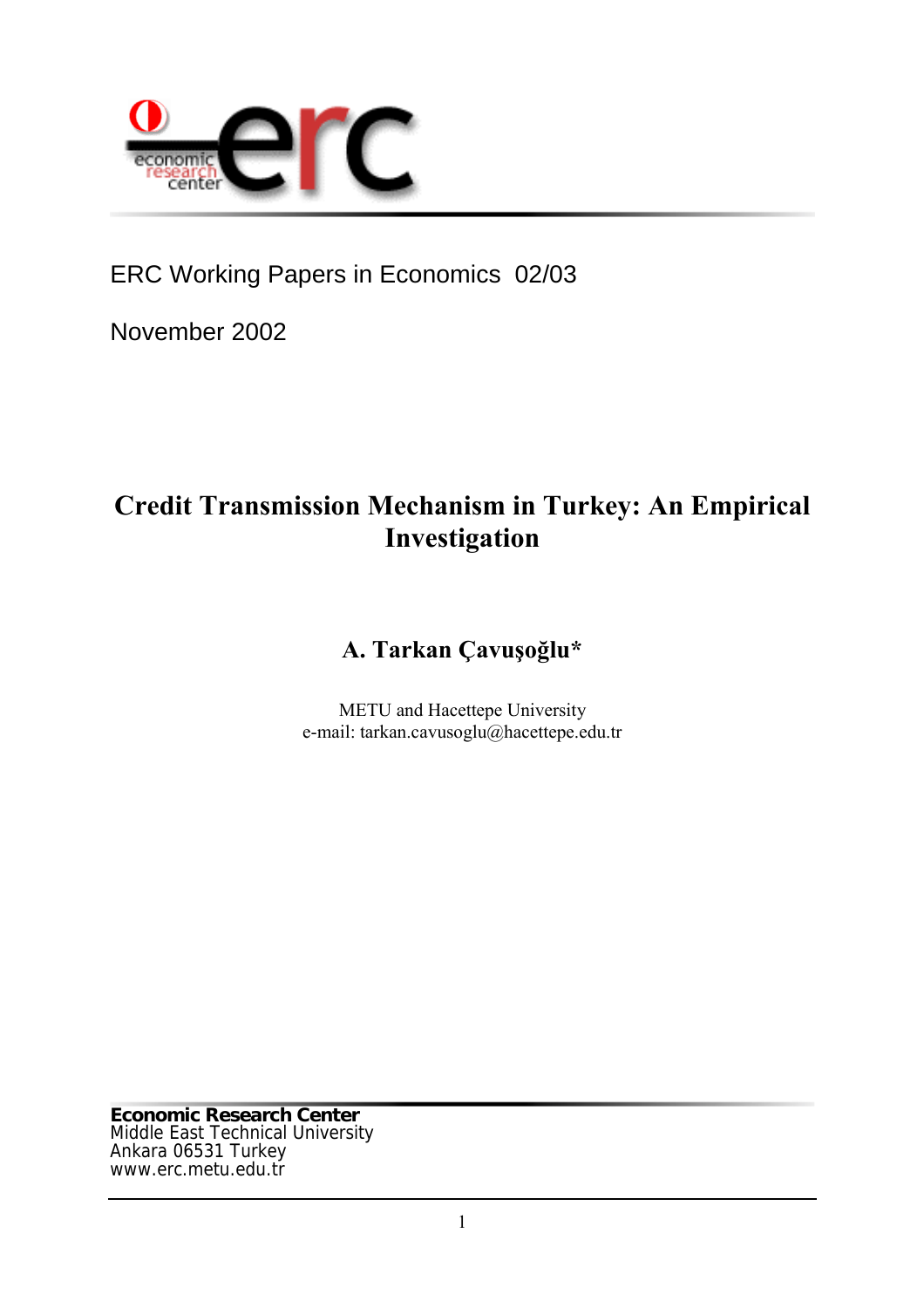## **ABSTRACT**

The purpose of the study is to empirically test the presence of a bank lending channel in the Turkish economy. The empirical investigations are focused on the bank lending behaviour of 58 deposit money banks in the Turkish banking system over the period 1988- 1999. The estimation methodology of the empirical analysis differs from that of similar studies in the literature, providing econometrically more efficient model estimates through exploiting dynamic panel data modelling with Generalized Method of Moments estimations.

The results of the model estimations provide no evidence of a potential for a bank lending channel to exist in the Turkish economy. Such an outcome is reflected in the lack of a significant relationship between the change in the monetary policy indicator and the growth rate of the loan supply in the estimated models. Categorizing the loan supply responses of banks with respect to bank size differences has not provided any significant improvement in revealing the evidence of a bank lending channel. The empirical results indicate that bank lending behaviour is influenced significantly by bank specific factors, such as the balance sheet strength and the quality of the asset portfolio, and by debt sales to the banking system.

#### **JEL Classification:** E42, E51, G21

**Keywords:** credit channel, bank lending channel, dynamic panel data, Turkey

\*This paper was presented to ERC/METU International Conference in Economics VI, Ankara, September 11-14, 2002. The author is grateful to Assoc. Prof. Dr. Erdal Özmen for his helpful suggestions and comments, and to Prof. Dr. Erol Taymaz for his technical guidance in the econometric methodology.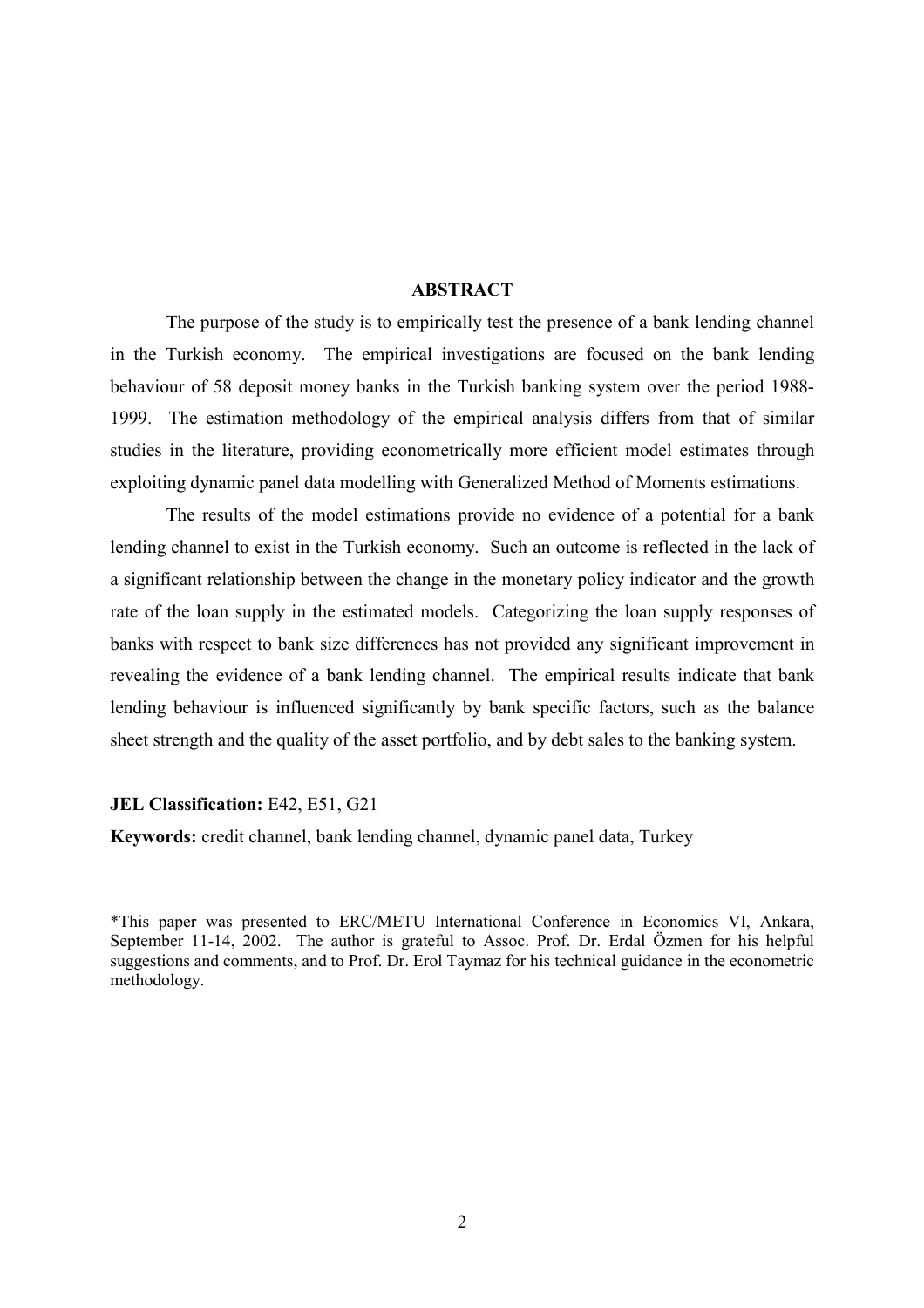## <span id="page-2-0"></span>**I. INTRODUCTION**

Understanding the channels that transmit monetary shocks to real economic activity has always been an issue in the economics profession. In the monetary economics literature, different monetary transmission channels exist<sup>1</sup>: the interest rate channel, the exchange rate channel, equity price channels and credit channels. The ambiguous role of money stock in linking the price dynamics of financial and real sectors has directed the focus on the transmission through credit channels. The credit view of monetary transmission emphasizes the role of disaggregating non-monetary assets, such as bonds and bank loans. The credit view can be analysed with two perspectives: the narrow bank lending perspective and the broader balance sheet channel perspective. The former, which is the subject of this study, is limited to bank lending behaviour, while the latter, which links firm investment decisions with bank lending behaviour, captures all credit market interactions.

As the major financial intermediary institutions in the economy, banks play a significant role in the determination of output by supplying funds for investment finance in the real economy. Bank loans constitute the major part of the sources of external finance for most firms. Therefore, economic activity appears to be sensitive to shocks on bank lending behaviour. Any monetary shock influencing the bank reserves is expected to cause asset reallocation in the bank balance sheets. If this allocation cannot be done in such a way that the effects of the shock are absorbed by some other assets than loans, the availability of bank loans to firms and, hence, the investment decisions of the bank-dependent firms, will be affected. It has to be noted that this effect is a supply effect rather than a demand effect generated by changes in the interest rates. The supply effect, which is transmitted by the credit channel, and the demand effect, which is transmitted by the interest rate channel, can be observed together. However, realizing the relative magnitudes of these effects may be important for the precision in policy making.

The factors that increase the relative potency of the transmission through the credit channel are credit market imperfections. The major imperfections that influence the lending behaviour of banks are their asymmetric cost structures in raising external finance and in evaluating and monitoring loan contracts. The difference in the size of banks is one of the factors that can be considered as the cause of asymmetric cost structures. The asset size differences among banks may reflect the basis of the relative cost advantages in banks' raising

 $\overline{a}$ 

<sup>&</sup>lt;sup>1</sup> See Mishkin (1996) for an overview of the transmission mechanisms of monetary policy.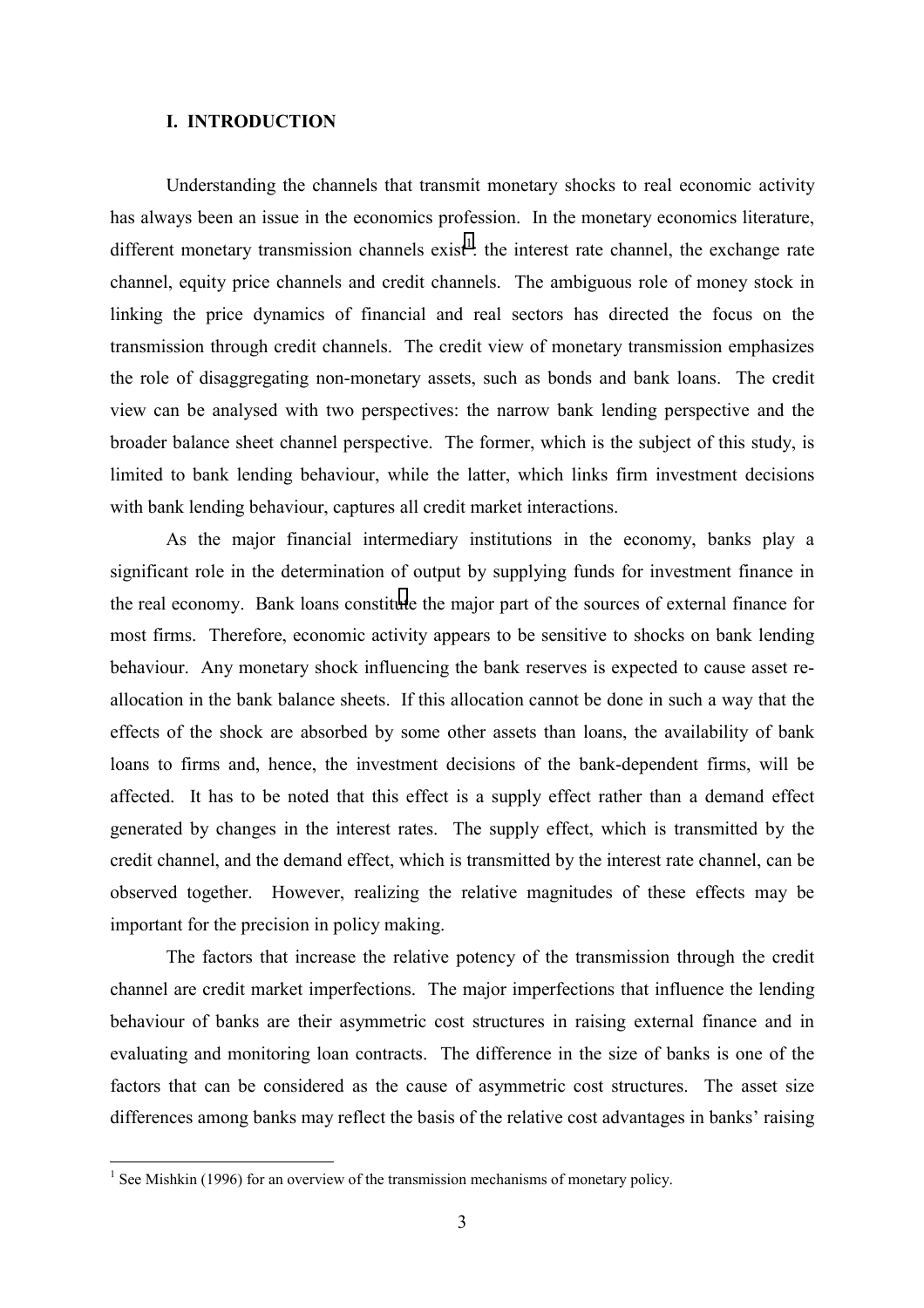external finance. This asymmetry leads to disproportionate lending responses of banks to monetary shocks unless banks buffer themselves against shocks through their liquid assets. The disproportionate lending responses of banks to monetary shocks are also transmitted to bank dependent firms in a disproportionate manner. Provided that the majority of the producer firms are dependent on bank loans as a source of external finance, there will be real output effects of monetary shocks in the aggregate economy because the supply of funds for financing investment projects and working capital needs are affected. Therefore, investigating the loan supply responses of banks is a crucial step in testing the credit view, particularly, the bank lending channel.

Understanding the interaction between banks and the real economy in Turkey requires theoretical and empirical investigations on the bank lending channel of the monetary transmission mechanism. Since recently, the linkage between the banking structure and economic stability has been on the agenda of policy makers in order to reduce the propagated effects of banking crises. In this respect, the tendency of re-structuring the banking system in Turkey has been such that a few large banks exist and the share of public banks is reduced for economic stability. In practical terms, this indicates that in the Turkish economy a bank lending channel, which propagates the output effects of monetary shocks seems to be prevailing.

The purpose of this study is to empirically test the presence of an active bank lending channel in Turkey. The empirical investigations are focused on the bank lending behaviour of 58 deposit money banks in the Turkish banking system over the period 1988-1999. To our knowledge, this is the first study in the literature analysing the bank lending channel of monetary transmission in the Turkish economy. Moreover, the estimation methodology of the empirical analysis used in the study differs from that of similar studies in the literature, providing econometrically more efficient model estimates.

The plan of the study is as follows. The second part is a presentation of the credit view of the monetary transmission mechanism, explaining the operational features of the credit channel, the role of informational asymmetries on the dynamics of the credit markets, and the preconditions for monetary policy to affect the economic activity through the bank lending channel. This part also contains an overview of the credit market and banking structures in the Turkish economy in the period in question. The empirical investigation of the subject takes place in the third part of the study. This part starts with the modelling aspects of the bank lending channel, continues with brief descriptions of the econometric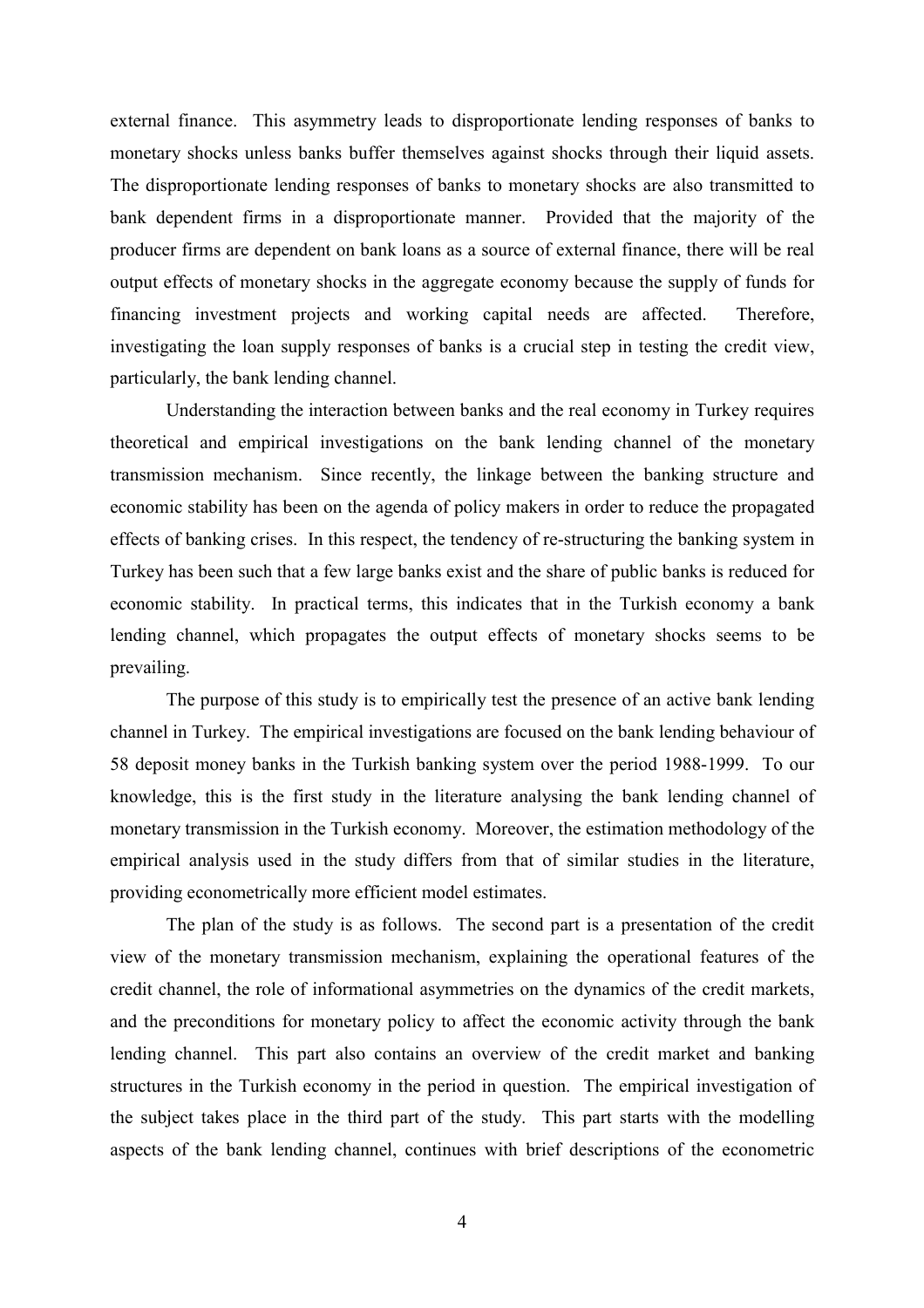methodology and the data exploited in the study, and ends with the estimation results. The study is completed with concluding remarks based on the empirical findings.

## **2. THE CREDIT VIEW OF THE TRANSMISSION MECHANISM**

## **2.1. The Credit Channel**

The traditional 'money view' of the monetary transmission mechanism is based on the so-called *money* or *interest rate channel*, featured by the standard Keynesian IS-LM framework. The basic assumptions that characterize the interest rate channel are: i) stickyprice adjustment to money supply shocks, ii) direct control of the monetary authority on nominal money supply by adjusting reserves, and iii) presence of two assets such as money and bonds where loans are perfect substitutes for bonds. In the context of the last assumption, there is no need to explicitly model bank behaviour in explaining the money-output causation. However, the 'credit view' of the monetary transmission mechanism puts a special emphasis on the role of financial intermediaries or banks in the aggregate economic activity.

The role of intermediation in the monetary economics literature has been ignored with the assumptions of perfect capital markets and homogenous financial structure, in the context of what is known as the Modigliani-Miller theorem. As such, finance is postulated to be a "veil" which implies that intermediary institutions are redundant and the financial structure of firms is irrelevant to real output effects. However, Bernanke (1983) rejects this postulate and states the role of economic institutions in producing real effects. Referring to the persistent effects of the Great Depression in the 1930s, Bernanke argues that the increased credit intermediation costs, coupled with credit squeeze during the financial crisis, propagate the real effects of the turmoil. This indicates the significance of financial intermediary institutions in affecting the transaction costs and thus the real economic activity. Following Bernanke and Blinder (1988) and Bernanke and Gertler (1987), when loans are assumed imperfect substitutes, the monetary transmission mechanism operates not only through the *interest rate channel*, but through a *credit channel* as well. It is now assumed that firms can finance their investments by bank loans as well as bonds, and banks' asset portfolio now consist of loans beside reserves and bonds in simple terms. Within this three assets framework, banks play a significant role in the determination of output dynamics, which is not the case in the two assets framework of the money view.

Market imperfection in the banking system is one of the crucial points that contribute to the presence of a credit channel. Bernanke and Gertler (1987, 1989, 1995) point to capital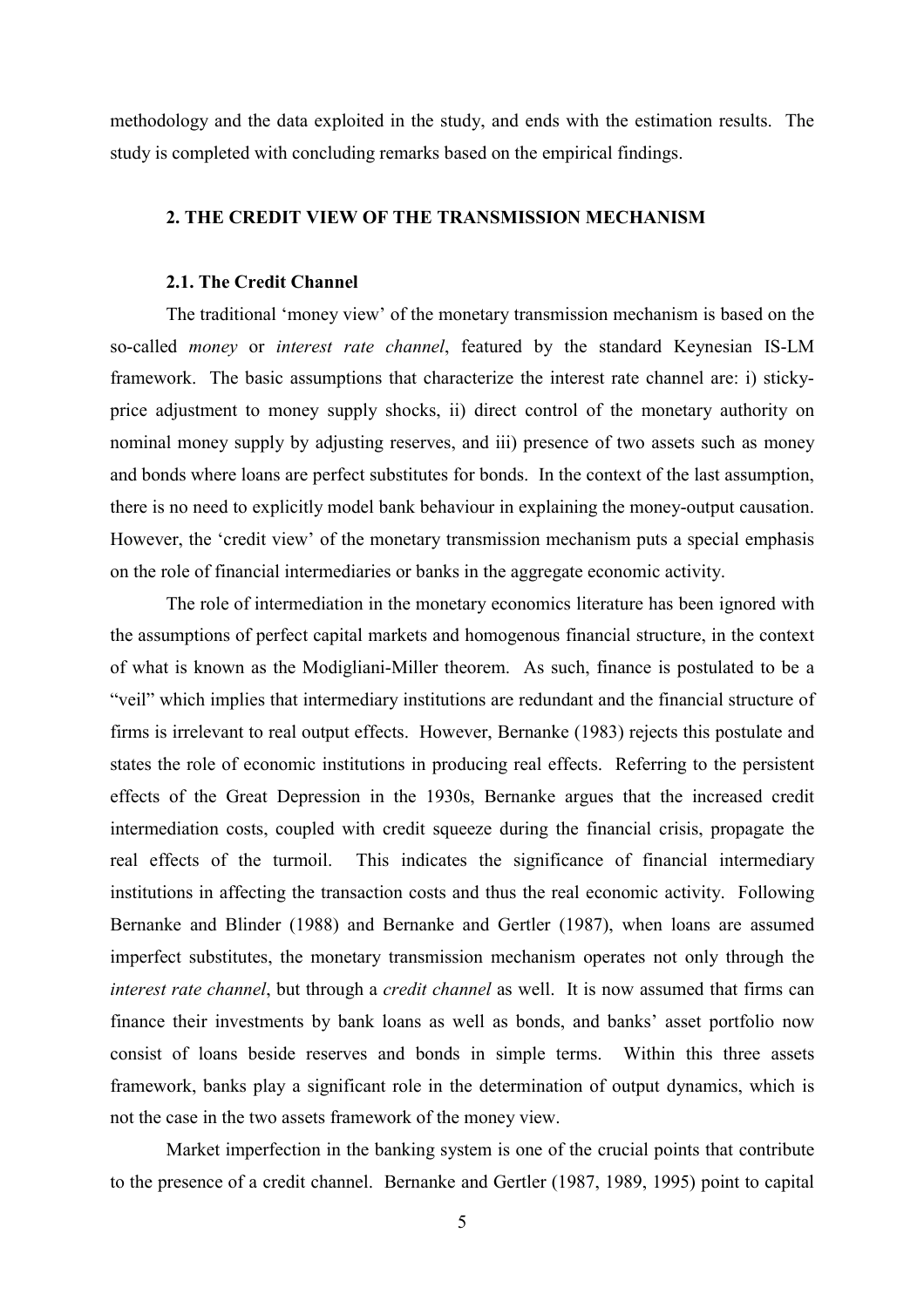market frictions originating from imperfect information aspects. Heterogeneous structure of borrowers in the credit markets incurs different costs to lenders in evaluating and monitoring credit contracts. Informational asymmetry between the lender and borrower puts a wedge between the costs of internal and external funds, which is being referred to as "external finance premium" by Bernanke and Gertler (1995). It is argued that the potency of the monetary policy is reflected not only by interest rates, but by the external finance premium as well<sup>2</sup>. Thus, Bernanke and Gertler (1995: 28) state that the credit channel is not a distinct, independent or a parallel channel, but rather "…a set of factors that amplify and propagate conventional interest rate effects".

The influence of monetary shocks on real economic activity has two dimensions in the credit view. First, a monetary shock can influence the financial position or the net worth of a borrower firm. A higher net worth of a firm's balance sheet makes external financing from the loan market possible and, hence, stimulates investment decisions. As the transmission of monetary shocks to the real economy occurs through the borrowers' balance sheets, this channel is called the *balance sheet channel*. Second, a monetary shock can influence the banks' loan supply to bank-dependent firms. This change in the availability of loans influences the investment decisions of the borrower firms by reducing an external source of finance. The transmission through such a channel is called the *bank lending channel*.

## *Balance Sheet Channel*

 $\overline{a}$ 

 The balance sheet approach to the monetary transmission mechanism embodies the features that links a firm's investment decision with monetary shocks through changes in the firm's financial position. Interest rate effects of a monetary shock have two direct effects on the net worth of a borrower firm; first, by influencing interest payments on outstanding debt, and second by influencing the asset prices. The former influences the net cash flow and profits of the firm while the latter influences the value of collateral assets of the borrower firm. Moreover, as an indirect effect, a monetary shock influences the spending of the firm's customers thereby influencing the wedge between the revenues and fixed costs of the firm in the short-run. Both of these direct and indirect effects determine the firm's net worth and credit-worthiness and hence the firm's borrowing capability from the loan market. As a result, the extent to which the real economy is affected depends on how external finance premium and balance sheets of firms are affected by monetary shocks.

<sup>&</sup>lt;sup>2</sup> See Kashyap, Stein and Wilcox (1993) about how a tight monetary policy affects the composition of firms' external finance by shifting loan supply, and hence how it affects the investments.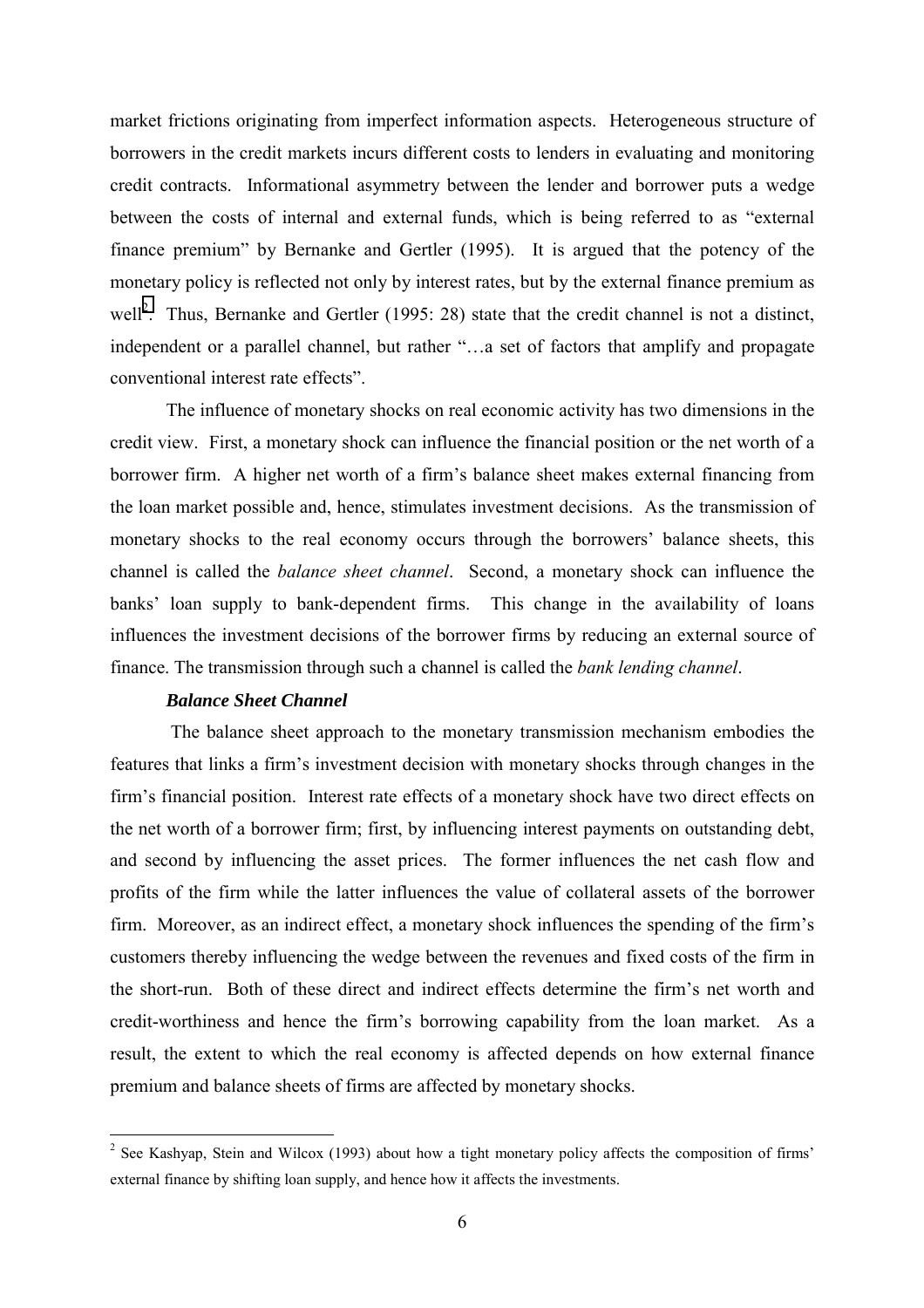*Bank Lending Channel:* The bank lending approach to the monetary transmission mechanism appears to be another important channel of credit view as there are bankdependent borrowers who have few or no alternative sources of finance other than bank loans. Any frictions in the asset-liability management of banks due to monetary shocks would be transmitted to real economic activity through the bank-dependent producers in the economy. A tight monetary policy draining reserves from the banking system would restrict the supply of loanable funds so that it increases the external finance premium of the bank-dependent borrower firms. The effect of a monetary shock on the external finance premium of small size firms is assumed to be higher than it is on large ones under the assumptions that large size firms have easier access to credit markets and have more alternative sources of finance. In this sense, output fluctuations due to monetary shocks can be explained not only by interest rate effects, but by external finance premium effects as well. Presence of an active bank lending channel may serve to explain the amplified and propagated conventional effects of policy shocks. It has to be noted that since the bank lending channel focuses only on the lending behaviour of banks affected by monetary policy shocks, this transmission channel view is assumed to be a narrow-type credit channel approach.

## **2.2. Asymmetric Information and Bank Lending Behaviour**

Since the scope of this study is limited to bank behaviour in the operation of credit channels, the focus will be on how credit market imperfections are related to the bank lending behaviour or the bank lending channel of the monetary transmission process. In this perspective, Kashyap and Stein (1994, 1995, 2000) have contributed to the credit view literature with significant theoretical and empirical studies. As argued in Kashyap and Stein (1995: 153), "there is no a priori reason to think that capital market imperfections should be less important for banking firms than for non-financial firms".

Similar to the dynamics behind how external finance premium for non-financial firms are affected by credit market imperfections, banks, too, can experience frictions in raising non-deposit external finance. Sometimes, banks themselves are borrowers from domestic and international financial institutions, and thus, implications of informational asymmetries for credit contracts arranged between banks and their creditors cannot be ignored in shaping bank lending behaviour. Moreover, banks can raise external finance from the public or institutions through mutual funds or certificates of deposit. Unless these financial instruments or other non-deposit sources of finance are insured officially, the costs of informational asymmetry to investors will be nonzero, and therefore, investors will behave selectively by seeking to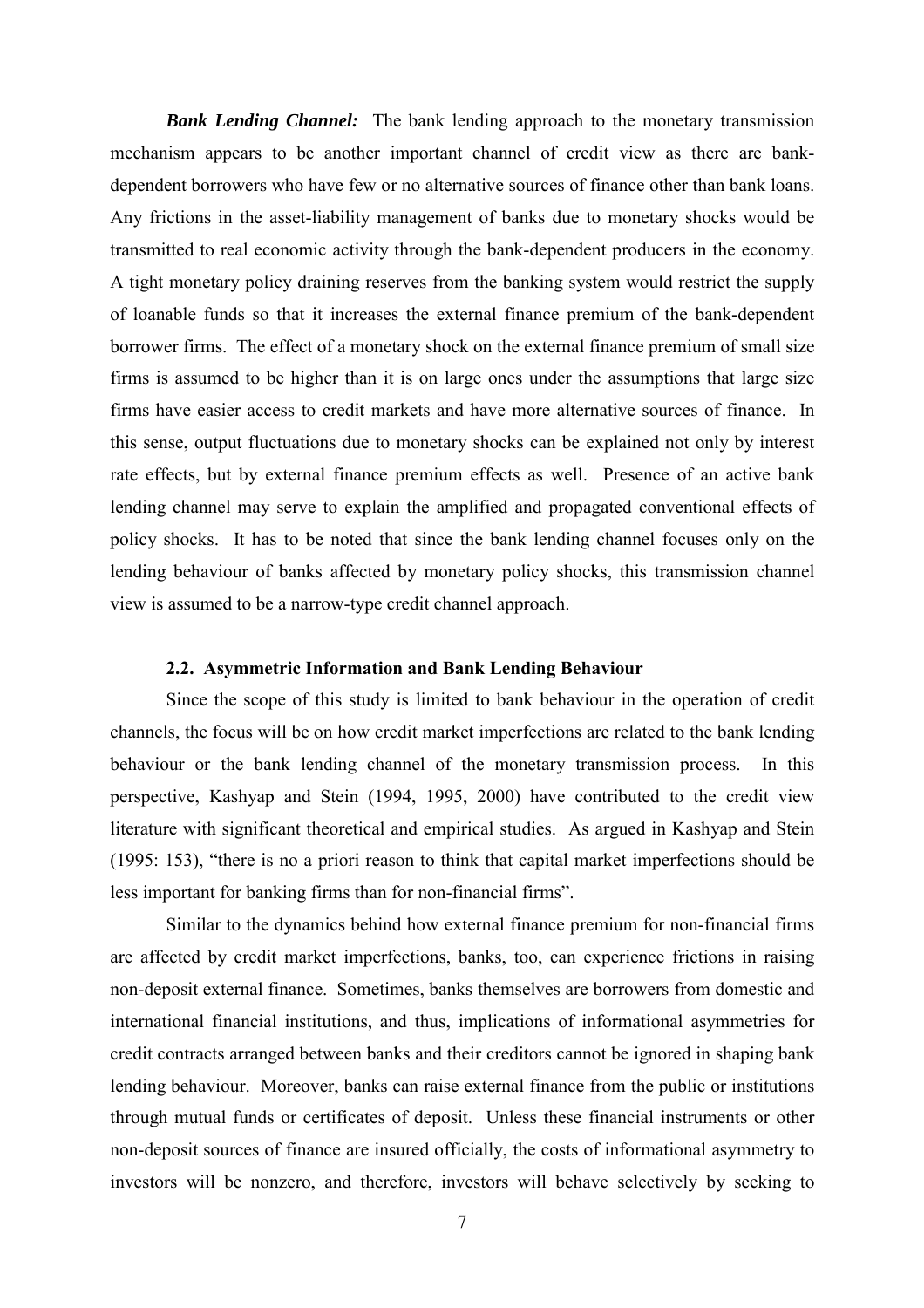purchase the instruments of banks with a good reputation or by challenging return opportunities. However, gaining reputation or providing challenging opportunities increases the banks' costs of raising external finance. As a result, frictions in the liability side of bank balance sheets due to costs of raising non-deposit external finance would generate real effects on the asset side. The potency of a bank lending channel significantly depends on these real effects on assets, especially on bank loans.

The influence of informational frictions in raising external funds on bank lending behaviour can be identified through allowing a cross-sectional categorization among banks in terms of their varying characteristics. In this context, Kashyap and Stein (1995) categorize banks in terms of their asset size, while Kashyap and Stein (2000) emphasize the liquidity structure of banks along with the asset size. Asset size can be considered as a proxy for informational costs of raising external funds while liquidity is assumed to be an indicator of robustness towards policy shocks. In this sense, small size banks are assumed to be exposed to higher informational costs than large ones in raising external funds, and therefore, any policy shock to the liabilities of banks would generate more significant real effects on the assets of small banks. However, small size banks with high liquidity ratios may endure monetary policy shocks without significantly changing their lending behaviour. Therefore, categorizing banks in terms of their balance sheet liquidity provides evidence in identifying the loan supply effects of monetary policy shocks on bank assets. Especially, as argued by Kashayap and Stein (2000), the stronger lending response of small illiquid banks is an indicator of a loan supply effect rather than a cyclical demand effect. Thus, differentiating the loan supply effect from a loan demand effect appears to be a crucial point in investigating the presence of a bank lending channel.

## **2.3. The Effectiveness of Monetary Policy on Bank Lending**

The credit view literature provides evidence on the real effects of monetary policy and, in this regard, the bank lending channel in the credit view clarifies the link between bank balance sheets and these real effects. Bernanke and Blinder (1992) argue that a tight monetary policy affects the composition of bank assets: a contraction in deposits, first, causes a liquidation of security stocks and then, a contraction in loans with a certain lag due to their quasi-contractual commitment characteristics. However, whether the change in the composition of bank assets would generate real effects or not depends on how banks of different characteristics respond to the monetary policy.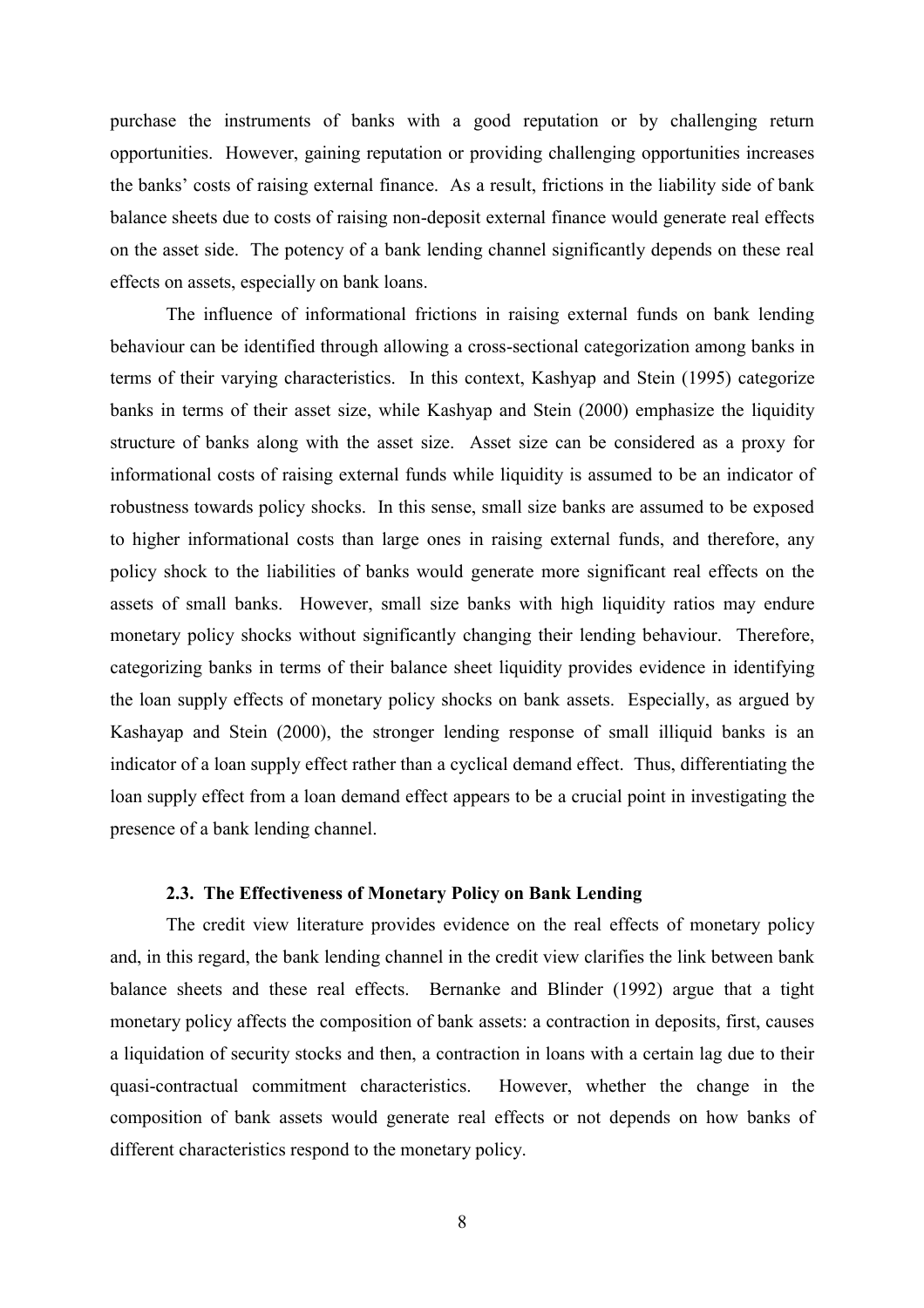Categorization of banks with respect to the asymmetry in their costs of raising external funds would be a basis for revealing the disproportionate effects of monetary policy on bank balance sheets and, hence, on bank lending. The disproportionate effects on loans, when transmitted to bank dependent borrowers are expected to influence the real economic activity through the bank lending channel of the monetary transmission mechanism. However, there are some preconditions for the lending channel to operate<sup>3</sup>. First, there should be borrowers whose investment decisions are primarily dependent on bank finance. Second, monetary authority should be capable of influencing bank lending behaviour through the policy instruments.

The existence of bank dependency in the credit markets may be explained by the fact that high fixed costs of evaluating and monitoring investment projects encourage firms to arrange loan contracts with banks rather than with non-bank institutions. As stated in Kashyap and Stein (1994:228), bank dependent borrowers exist because loan contracts arranged with banks are "taken as good news by the stock market" and moreover, there are "lender-specific lock-in effects" which make some borrowers prefer to continue their established relationships with banks. Additionally, there are investment projects that require information-gathering technologies accessible only by banks. The lock-in effects may be one of the outcomes of this technological monopoly.

The effectiveness of monetary policy on lending behaviour depends on both the structure of credit markets and asset-liability management aspects of banks. The existence of non-bank institutions as lenders in credit markets may weaken the influence of monetary policy on the bank lending behaviour. However, Kashyap and Stein (1994:229) argue that the role of non-bank institutions as "marginal lenders" is not challenging because of the fact that lock-in effects incur significant costs on borrowers while switching to other sources of credits.

In the context of asset-liability management, weak policy effects are of concern when banks are able to resist monetary policy by liquidating their security portfolios or by raising non-deposit or non-reservable funds to continue lending. Both for tight monetary policy shocks and for deposit withdrawals, banks hold liquid assets as buffer stocks by giving up lending. Although the substitution between the loans and the liquid assets depends basically on their relative yields, small size banks may prefer to hold higher proportions of securities due to their frictions in raising deposit and non-deposit funds. The heterogeneity in bank lending behaviour increases the potency of a bank lending channel. Note that if banks were

 $\overline{a}$ 

 $3$  Kashyap and Stein (1994) provide an overview about the preconditions of the lending channel with reference to empirical and theoretical works in the literature.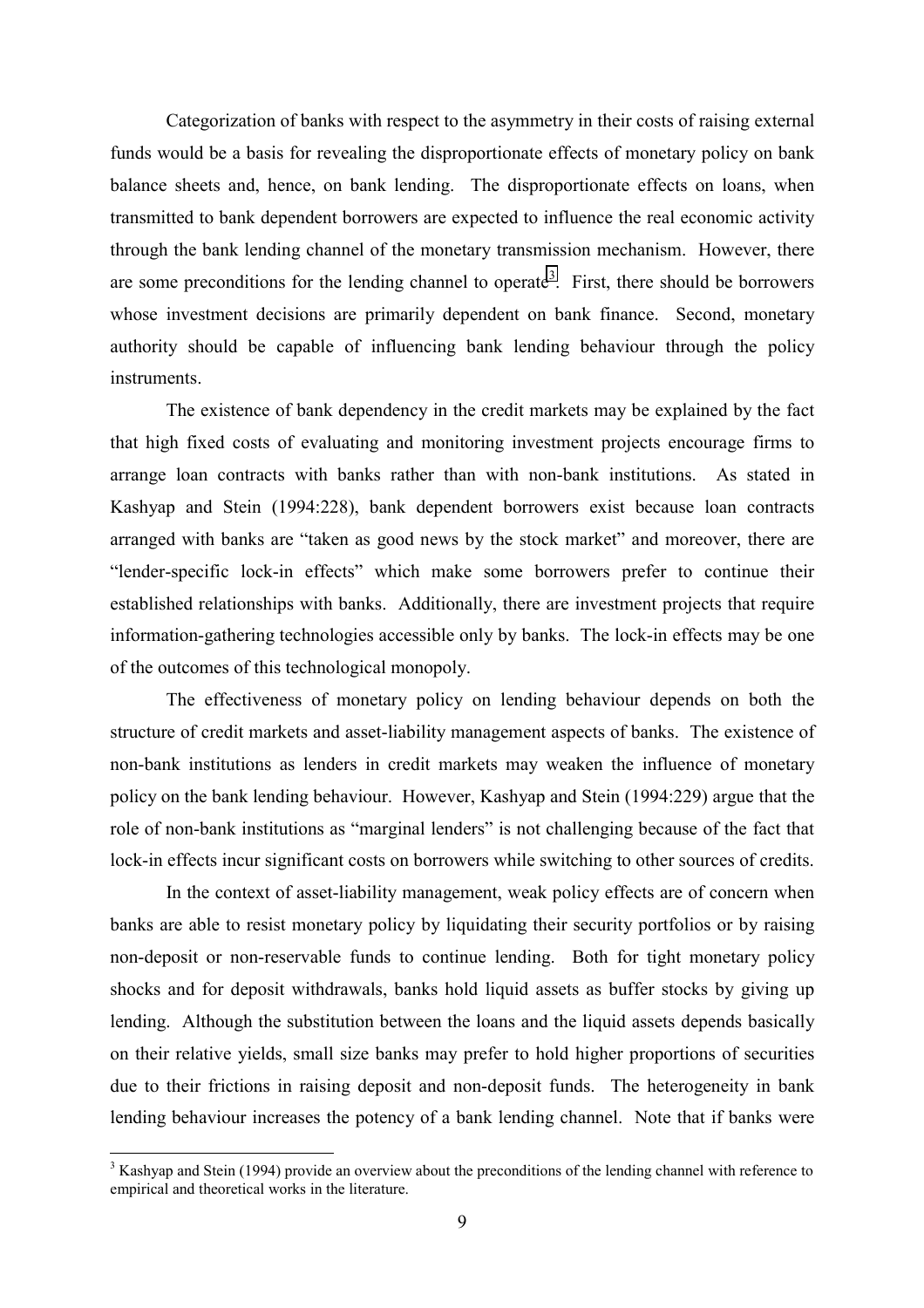homogenously able to raise non-reservable funds from capital markets or use securities as buffer stocks during monetary shocks, there would be no room for the monetary authority to be able to exert a policy that generates real effects. As long as credit markets are characterized with asymmetric information and banks exhibit heterogeneity in lending behaviour due to costs of raising external funds, there would be real effects transmitted to the economy through borrowers' distorted investment decisions.

Kashyap (1994) emphasizes the role of risk-based capital requirements in weakening the expansionary effects of monetary policy on bank lending. Under capital requirements, banks are not able to increase loans unless they manage to increase their equity capital. Therefore, monetary expansion leads to an increase only in the security holdings of the banks, without affecting their loan supply.

## **2.4. An Overview of the Credit Market and Banking in the Turkish Economy**

As a preliminary step in the analysis of the bank lending channel, the bankdependency of firms in Turkey can be investigated simply by analysing the composition of bank assets and the liability side of the consolidated balance sheets of firms. In fact, complete and accurate conclusions on this subject can only be drawn through detailed studies on the broad credit channel, which is beyond the scope of this study.

Consolidated balance sheet data of Deposit Money Banks (DMBs) in Turkey indicate that the average share of credit extended to private companies and individual corporations is 62 % of the total DMBs credit (see Table 2.1). These credits to firms constitute 13 % of the Gross Domestic Product (GDP) in the 1986-2000 period, on the average. The stably increasing share of bank credits to firms in GDP, from 11 % to 18 %, also indicates the increasing role of DMBs as intermediaries in credit markets (see Figure 2.1).

The relatively high share of bank credits as a source of external finance reveals the bank-dependency nature of firms in Turkey. As seen in Table 2.2, two major sources of external finance for firms in Turkey are bank credits and trade credits. With respect to the average figures of the 1989-1999 period, 79 % of the financial debts of the firms are bank credits and this constitutes 22 % of the total liabilities of firms. As the second major source of external finance, firms use trade credits without issuing commercial papers, which constitutes 75 % of the total trade debts of firms. In fact, however, trade credits are also influenced by the availability of bank credits as bank credits may also contribute to the firms' potential for extending trade credits to each other. In this respect, Ersel and Öztürk (1990),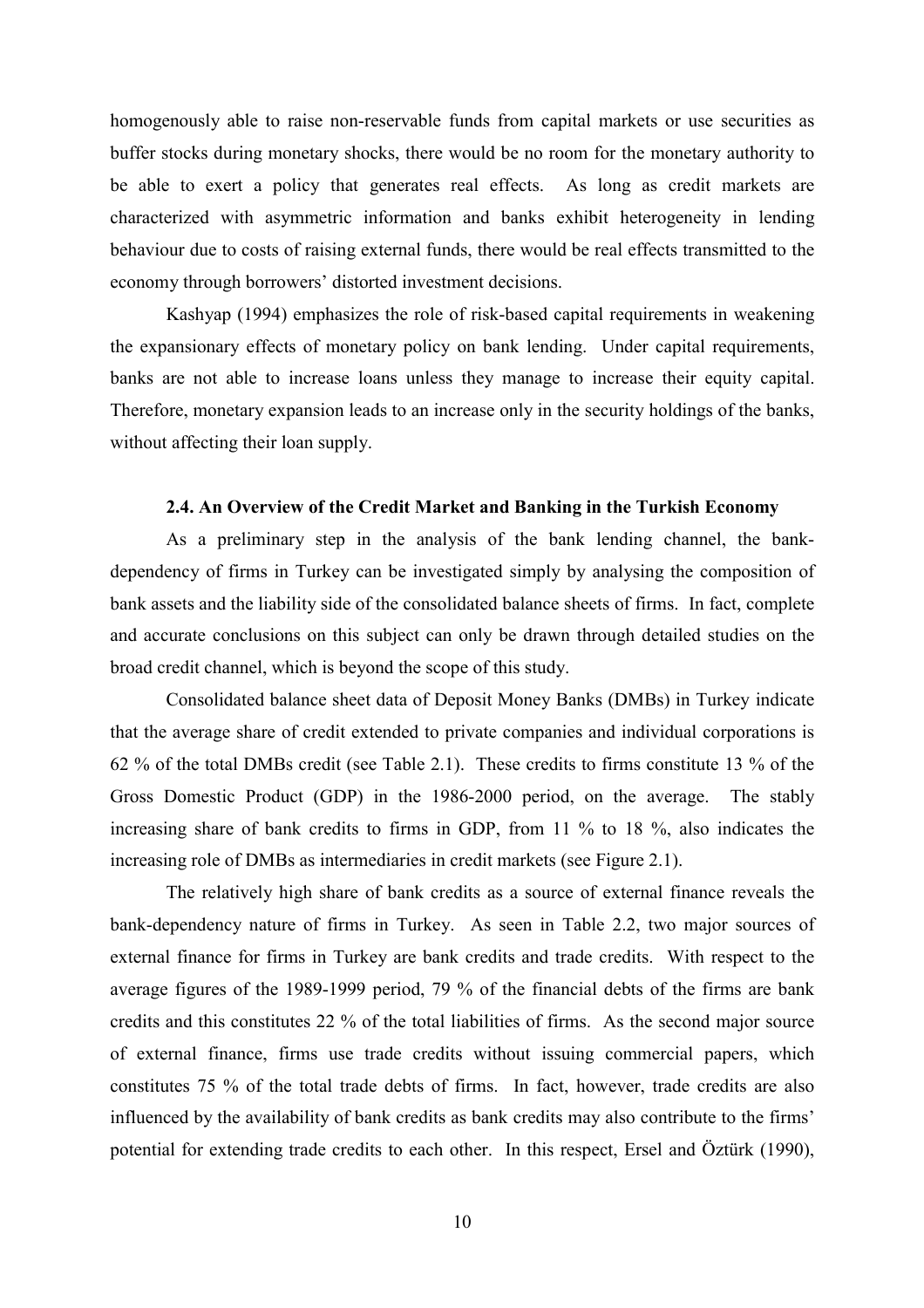Sak and Ersel (1995) and Atiyas and Yülek (1997) confirm the fact that bank credits appear to be the major source of external finance for the manufacturing firms in Turkey.

The financial liberalization process, which started in the 1980s, has led to the growth of the banking sector in Turkey. With the liberalization attempts, the sector has been opened to competition, and the availability and variety of sources of finance has been increased

| Percentage $(\% )$                       | <b>Share in Total Credits</b> |
|------------------------------------------|-------------------------------|
|                                          |                               |
| Companies and Individual Corporations    | 62                            |
| <b>Households</b>                        |                               |
| Non-financial Public Enterprises         |                               |
| <b>Financial Institutions</b>            |                               |
| Central Government                       |                               |
| Local Government                         |                               |
| Agricultural Sales & Credit Cooperatives |                               |
| Other                                    |                               |

| Table 2.1 Credit Composition of Deposit Money Banks 1986-2000 |  |
|---------------------------------------------------------------|--|
|---------------------------------------------------------------|--|

Source: Electronic Data Delivery System of CBRT at [http://tcmbf40.tcmb.gov.tr/cbt.html](#page-2-0)

#### **Table 2. 2 Shares of Consolidated Balance Sheet Items of Firms in the Total Liability, 1989-1999** Percentage (%) **Share in Total Liability**

| <b>Financial Debts</b>              | 28   |
|-------------------------------------|------|
| (Bank Credits)                      | (22) |
| <b>Trade Debts</b>                  | 16   |
| (Credits without Commercial Papers) | (12) |
| (Commercial Papers)                 |      |
| <b>Equity Capital</b>               | 34   |
| (Share-in Capital)                  | (16) |

Source: CBRT Sectoral Balance Sheets





considerably. The flexible exchange rate regime and the positive real interest rate policy accommodated a substantial growth in the size of bank balance sheets. A significant factor that influenced the structure of bank balance sheets has been the increasing budget deficit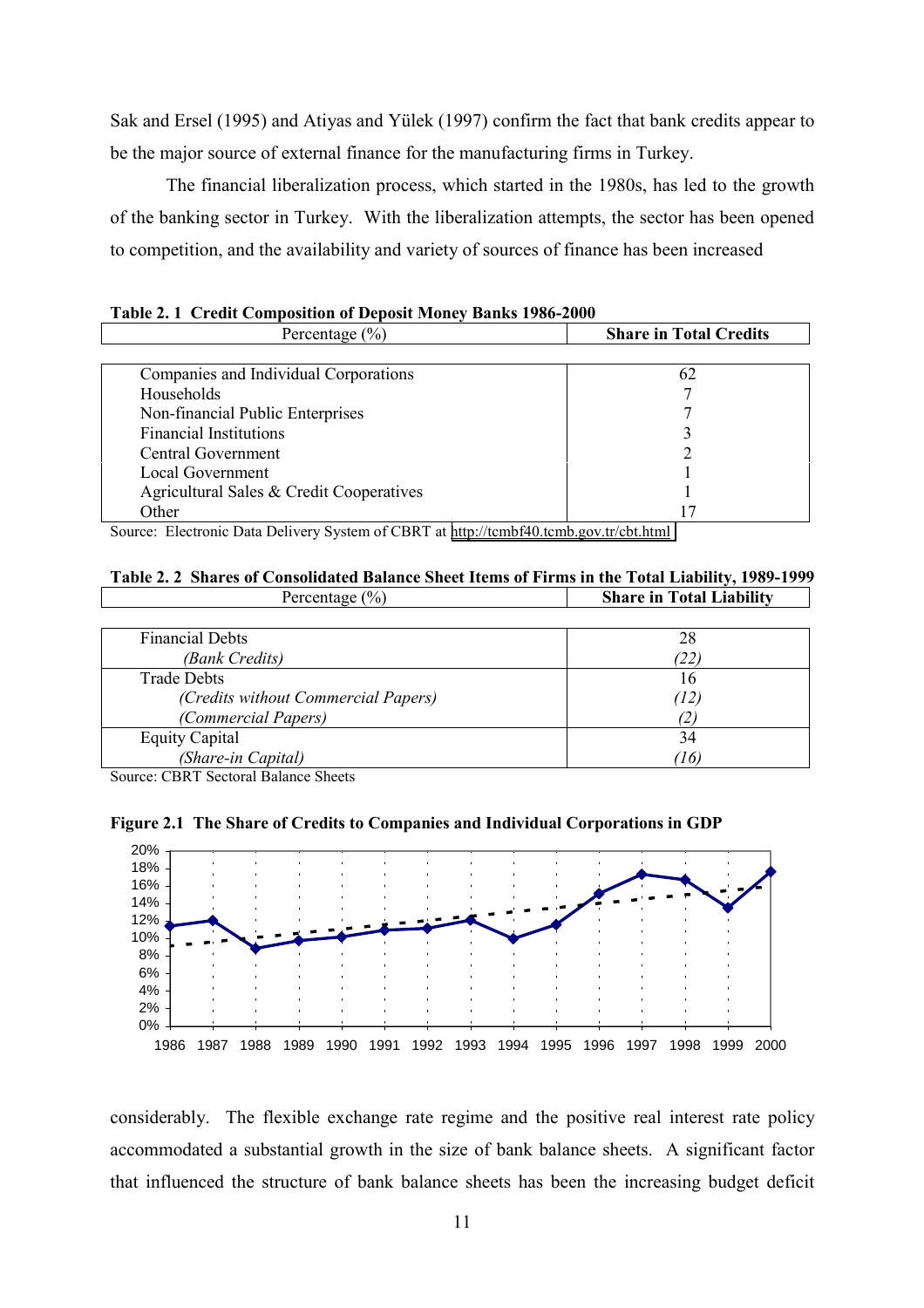finance through the issue of government securities after mid 1980s. Commercial banks have been the major customers of the government debt instruments since then. In this respect, the monetary authority has been left with a reserve accommodation policy in order not to increase the cost of domestic debt financing. Consequently, this process has led to the expansion of the asset size of the Turkish banking system. High inflation rates and high interest rates as a result of the increasing public debt have shortened the maturity structure of bank liabilities and have led banks to hold higher proportions of government security in liquid assets. The higher real returns and low risk on government securities have been more favourable for backing bank liabilities.

The share of total bank assets in GDP trends upward, from about 40 % in the 1990s to about 80 % towards the year 2000. As seen in Figure 2.2, the balance sheet growth speeds up after 1994. On the asset side, the share of total bank credit stocks in GDP increases to over 20 % after 1994 and the share of government security holdings in GDP, which is around 4 % until 1995, peaks to 13 % afterwards. Figures in Table 2.3 show that in the 1995-2000 period compared to 1986-1994 period, the average security portfolio share of GDP doubles with the doubling average share of government security holdings in GDP. However, the average share of credit stocks in GDP does not grow as fast as that of government security stocks in GDP in the later period. Furthermore, the share of credit stocks in total bank assets on the average falls after 1994. As a result, the growth in the size of bank balance sheets after 1994 is mostly due to the change in the asset composition in favour of government security holdings. Such an outcome indicates the fact that banks' lending to the government through increased holdings of government securities seems to crowd out the funds available to private borrowers after 1994. As Figure 2.3 illustrates, the time pattern of the ratio of the change in the government security stocks of DMBs to the public sector borrowing requirement (PSBR) clearly reflects how public deficits have been increasingly financed through the funds of DMBs from 1994 onwards.

On the liability side, due to positive real interest rates, the banks' major source of external finance has always been deposit funds despite their high costs of raising (see Figure 2.2 and Table 2.3). Additionally, the sustained inflationary environment in Turkey and, thus, the tendency for currency substitution, have increased the amount of foreign exchange deposits at banks. The average ratio of deposit funds to the total bank assets has been around 60-70 % in the 1986-2000 period. The introduction of full insurance on deposits in 1994 may further explain the growing share of deposits in GDP after 1994.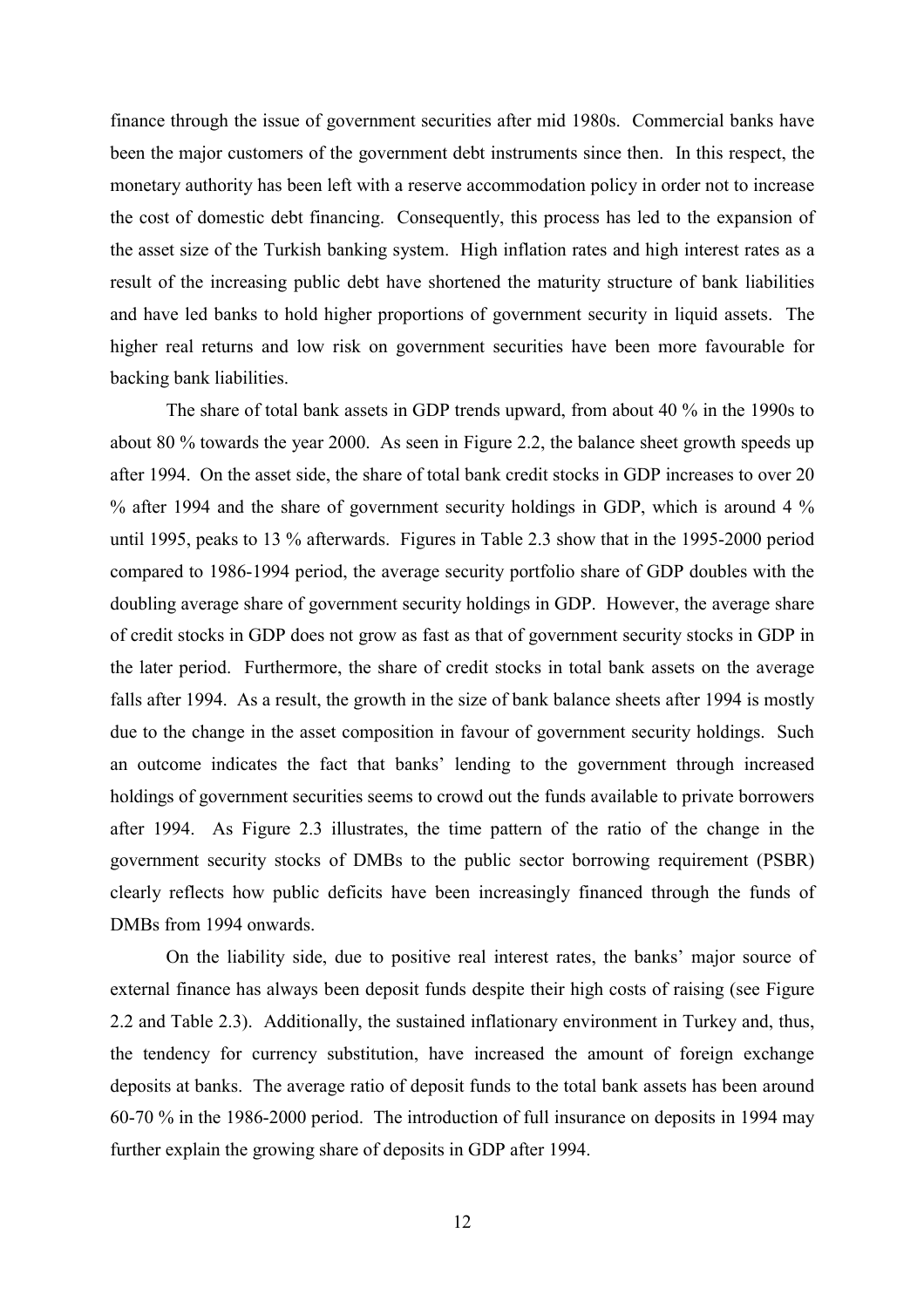As reflected in the second panel of Figure 2.2, the share of non-deposit funds in GDP begins to follow an increasing trend after the liberalization of capital accounts in 1989, except for the interruption of the 1994 financial crisis. However, the major component that feeds the increasing trend of non-deposit funds is the bank credits from abroad. Although the share of non-deposit funds in GDP does not increase substantially –its share in total assets even falls after 1994- the share of foreign credits in total non-deposit funds increases considerably after 1994 (see Table 2.3). However, since the availability of these funds is sensitive to economy wide risks, positive bank specific factors may not be sufficient to raise substantial amounts of

| Table 2.5 THE Shares of some balance sheet rights in GDT and Total Assets |           |                     |           |                              |  |  |  |
|---------------------------------------------------------------------------|-----------|---------------------|-----------|------------------------------|--|--|--|
| Percentage $(\% )$                                                        |           | <b>Share in GDP</b> |           | <b>Share in Total Assets</b> |  |  |  |
|                                                                           | 1986-1994 | 1995-2000           | 1986-1994 | 1995-2000                    |  |  |  |
| <b>Asset Side Items</b>                                                   |           |                     |           |                              |  |  |  |
| Security Portfolio                                                        | 5.2       | 10.5                | 11.4      | 15.8                         |  |  |  |
| (Government Security Stocks)                                              | (4.2)     | (7.9)               | (9.3)     | (11.6)                       |  |  |  |
| <b>Credit Stocks</b>                                                      | 18.3      | 22.2                | 40.1      | 35.4                         |  |  |  |
| <b>Liability Side Items</b>                                               |           |                     |           |                              |  |  |  |
| Deposit Funds                                                             | 28.8      | 44.7                | 61.6      | 69.4                         |  |  |  |
| Non-deposit funds                                                         | 7.1       | 8.5                 | 15.4      | 12.7                         |  |  |  |
| (Credits)                                                                 | (4.7)     | (6.6)               | (10.2)    | (10.0)                       |  |  |  |
| (Foreign Credits)                                                         | (2.4)     | (4.9)               | (5.2)     | (7. I)                       |  |  |  |
| <b>Equity Capital</b>                                                     | 1.0       | 1.5                 | 2.1       | 2.2                          |  |  |  |

**Table 2.3 The Shares of some Balance Sheet Items in GDP and Total Assets**



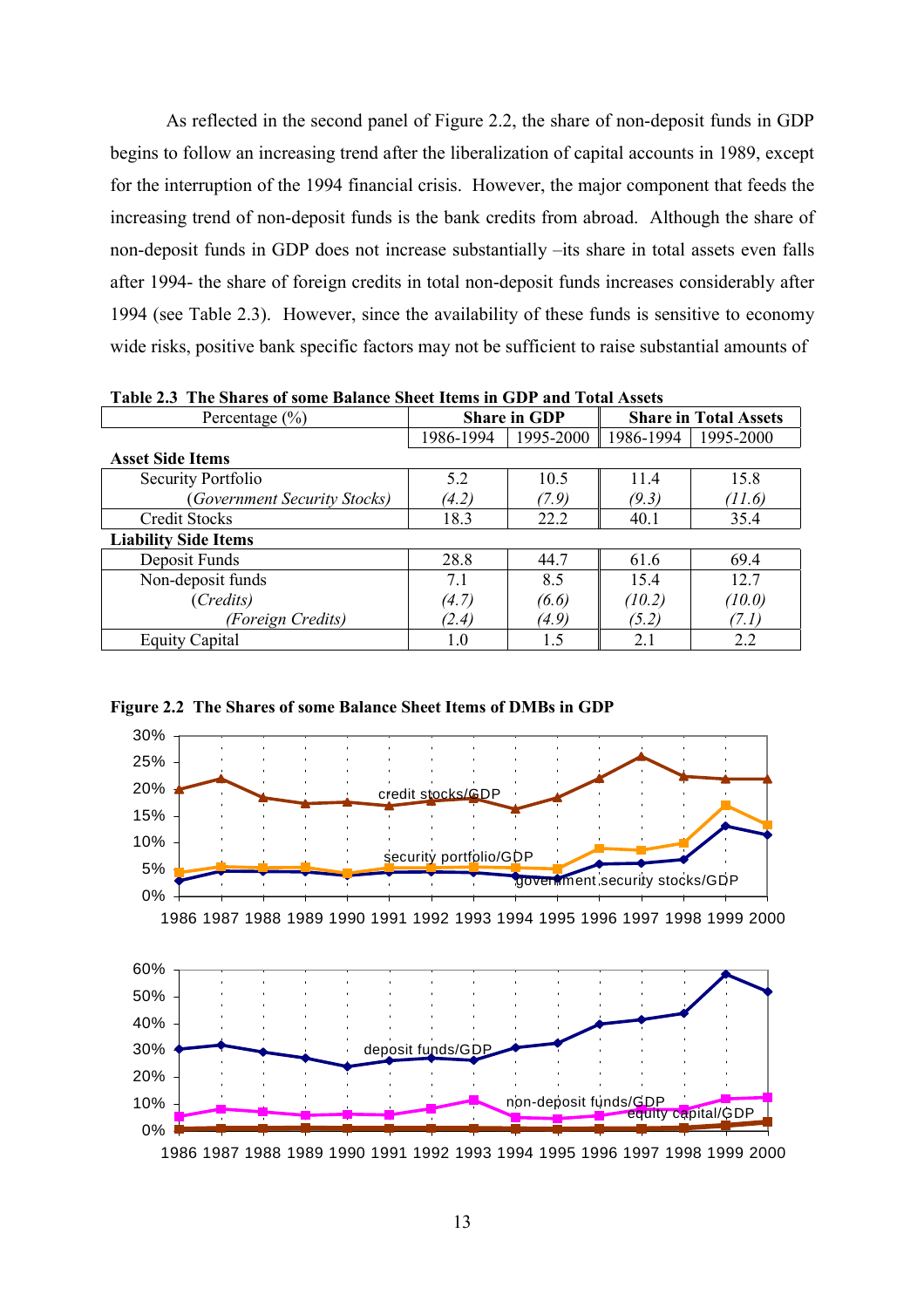

**Figure 2.3 Ratio of the Change in the Stock of Government Security Holdings of DMBs to PSBR**

http://tcmbf40.tcmb.gov.tr/cbt.html

these kind of funds when necessary. In this context, depending on the degree of frictions in raising non-deposit funds, any policy shock to bank deposits seems to require significant reallocation of bank assets.

## **3. THE EMPIRICAL ANALYSIS**

#### **3.1. The Model**

Bernanke and Blinder (1988) incorporate the bank lending channel into the goods and money market equilibrium framework through the explicit inclusion of bank loans in the equilibrium dynamics. The basic assumption of this modified framework is that bonds and loans are not perfect substitutes any more as they were in the IS-LM framework and therefore, at present, financial market dynamics are characterized by the supply of and demand for three assets: money, bonds and bank loans.

Owing to the imperfect substitutability of bonds and bank loans, the three assets framework requires a modification to the traditional IS curve so that the new negatively sloped curve is obtained, which is called the CC (commodity and credit) curve by Bernanke and Blinder (1988). Unlike in the IS-LM framework, a shock to bank reserves not only shifts the LM curve due to a change in the quantity of money, but also shifts the CC curve through stimulating firm investments owing to an increased volume of loans. It has to be noted that in the CC-LM framework, monetary shocks can be transmitted to real economic activity without any significant change in bond interest rates because investment demand may be satisfied by increased volume of bank loans, without causing any substantial change in the demand for bonds. Hence, the monetary policy transmission can occur through other ways than the interest rate channel.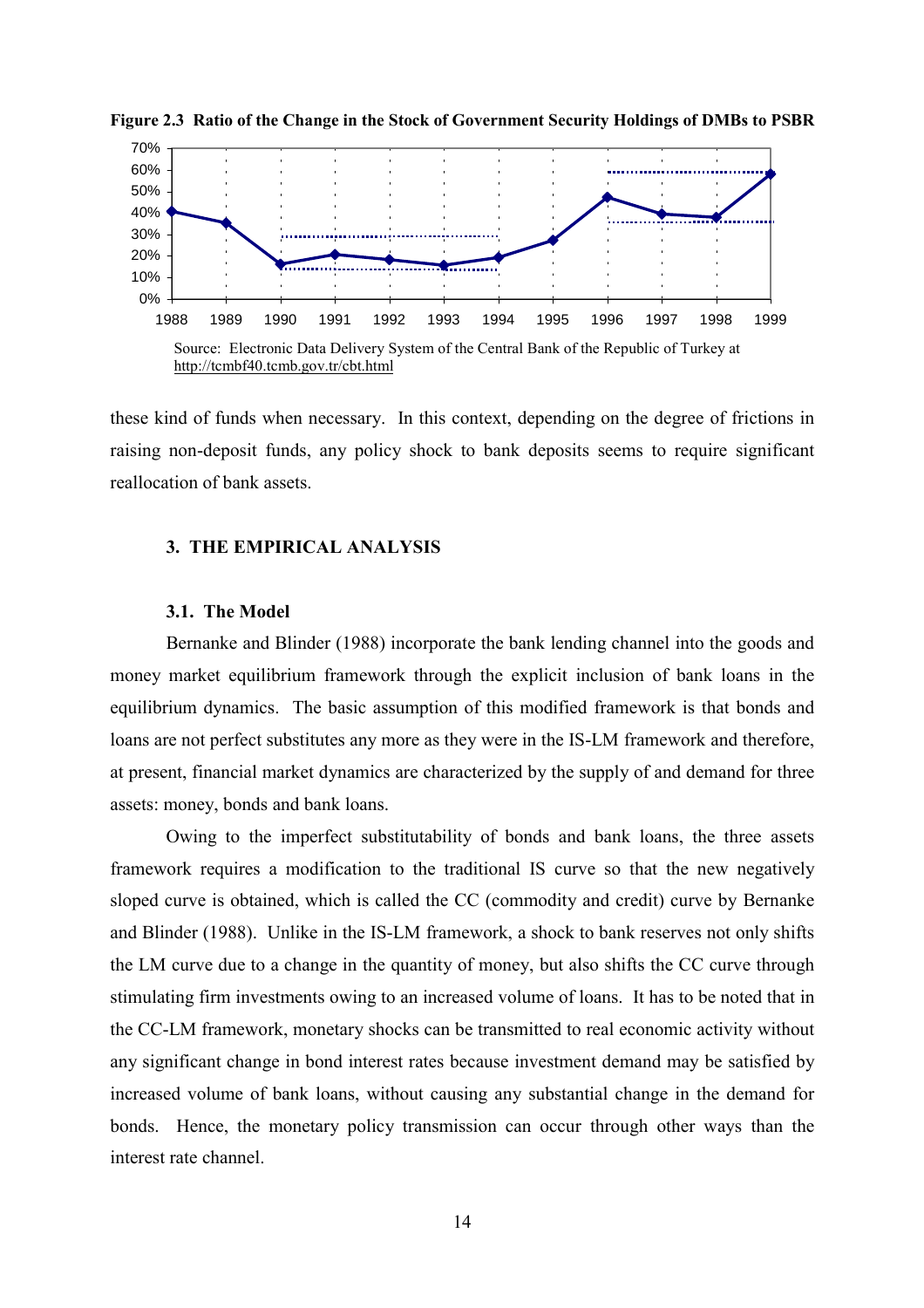The effects of monetary policy on the lending behaviour in the CC-LM framework can be investigated by focusing on a simplified version of a bank balance sheet, following Bernanke and Blinder (1988). The asset side is assumed to consist of bonds (B), loans (L) and reserves  $(R)$  –the sum of required reserves  $(RR)$  and excess reserves  $(ER)$ - while the liability side is assumed to consist of only deposits (D):

$$
B + L + R = D \tag{3-1}
$$

Required reserves are a fraction of bank deposits depending on the reserve requirement ratio (r) and banks hold excess reserves beyond the level of required reserves depending on the opportunity costs of holding bonds  $(i_B)$  and loans  $(i_L)$ :

$$
RR = r.D \tag{3-2}
$$

$$
ER = \varphi(i_B, i_L)(1 - r).D \tag{3-3}
$$

Using R=ER+RR and making the necessary substitutions, the balance sheet constraint of a bank given in (1) can be re-written as

$$
B + L = \left[ [\varphi(i_B, i_L) . (1 - r) + r]^{-1} - 1 \right] R \tag{3-4}
$$

where the term in big brackets is a non-constant multiplier that can be denoted by a function  $\gamma$ (.). From (3-4), a bank loan supply function as the following can be derived:

$$
L^{S} = \sqrt{i_{B}^{2}, i_{L}^{2}, r} R
$$
 (3-5)

It means that any change in the bank reserves, especially a change in monetary policy, would cause a proportionate change in loans where this proportion γ depends on the rates of return on assets and on the reserve requirement ratio. Higher interest rates on bonds and a higher reserve requirement ratio would slow down the expansionary effects of bank reserves on lending, while higher loan interest rates would stimulate bank lending. However, in fact, the spread between the rates of return on bonds and loans are more plausible in explaining the loan supply movements owing to desired asset substitution behaviour.

According to the model, the loan supply function given with equation (3-5) can be reformulated for a representative banking firm as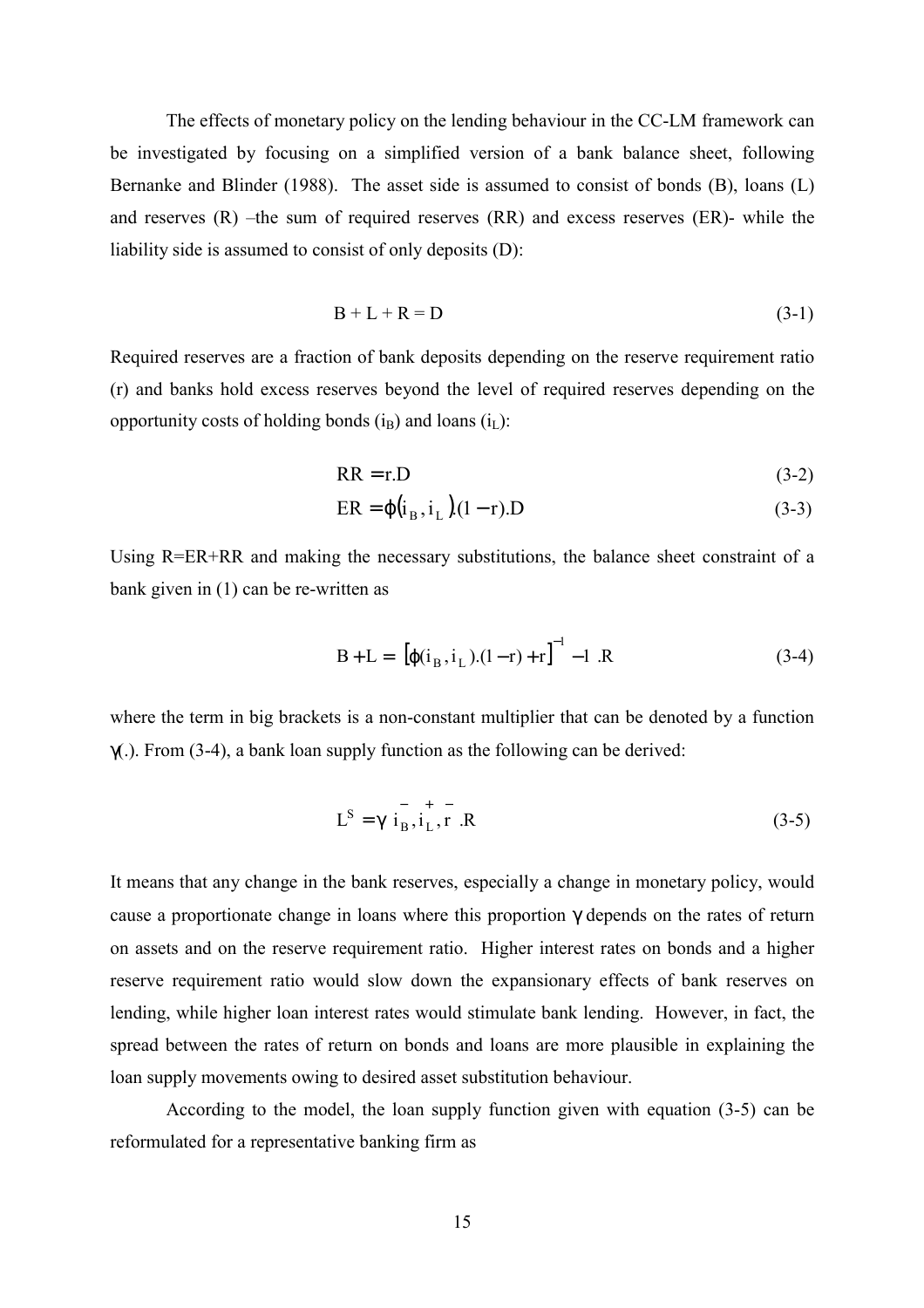$$
L_i^S = \gamma \left( i_i^B, i_i^L, r \right) R_i \tag{3-6}
$$

where the i-subscript represents the cross-section dimension of the individual bank variables. The reserve requirement ratio r, which is the same for all individual banks, is assumed to act as a scalar in the  $\gamma$  function. Then, the proportion  $\gamma$ (.) can be re-written linearly as,

$$
\gamma(\mathbf{i}_i^{\mathrm{B}}, \mathbf{i}_i^{\mathrm{L}}, \mathbf{r}) = \beta + \gamma^* (\mathbf{i}_i^{\mathrm{B}}, \mathbf{i}_i^{\mathrm{L}})
$$
 (3-7)

where the  $\gamma^*$  function can be interpreted as representing the bank's asset portfolio allocation decisions.

In practical sense, observing the interest rates that each individual bank has on the bonds and loans in their asset portfolio seems to be infeasible in terms of data collection. Therefore, a proxy variable can be specified which reflects the portfolio allocation based on the return trade-off between bonds and loans in the bank assets. The share of government security stocks in the total bank assets may serve as an indicator of the substitution between bonds and other assets. After an expansionary deposit shock to the bank balance sheets, an increase in this share implies either a relative contraction or no change in the other bank assets, which implies a reduced potential for new loans. On the other hand, a higher security portfolio share in assets may function as a buffer stock against contractionary deposit shocks and increase the potential for new loans. However, it is expected that the buffer stocking behaviour and the sticky nature of the allocation between liquid and illiquid assets affect the bank lending decision with certain time lags. With regard to these illustrations, the  $\gamma^*(.)$ function in the equation (3-7) can be represented as a linear function of an observable individual bank variable, denoted with its cross-section and time dimensions as in the following,

$$
\gamma^* \left( i_{it}^B, i_{it}^L \right) = \delta b_{i,t-1} \tag{3-8}
$$

where  $b_{i,t-1}$  is the one-period lagged value of the government security stocks share in total assets of each individual bank. Then, the loan supply function given by the equation (3-6) becomes

$$
L_{it}^{S} = (\beta + \delta b_{i,t-1})R_{it}
$$
 (3-9)

indicating that the loan supply of the i-th bank at time t is determined proportionally to the change in its reserves, where this proportion is represented by  $(\beta + \delta b_{i+1})$ .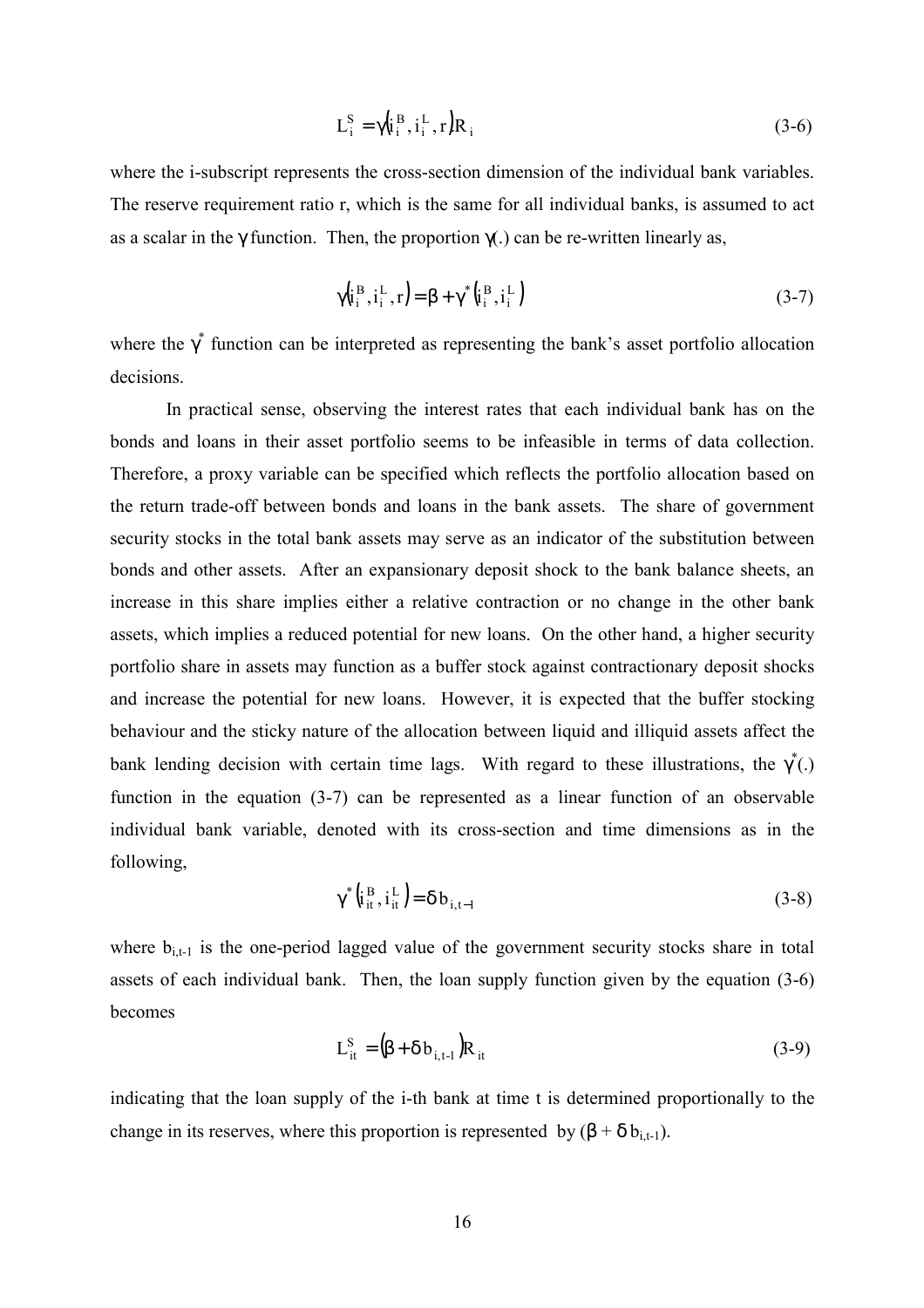For estimation purposes, the loan supply function in (3-9) can be transformed into a linear stochastic dynamic model of bank lending as in:

$$
\Delta \ln L_{it} = \alpha \Delta \ln L_{i, t-1} + (\beta + \delta b_{i, t-1}) \Delta \ln R_{it} + \phi' z_{it} + \lambda_t + \eta_i + v_{it} \tag{3-10}
$$

where 'ln' denotes the natural logarithm while '∆' is a first-difference operator. According to this model, the loan growth rate  $(\Delta \ln L_{it})$  is explained by its lagged values  $(\Delta \ln L_{it-1})$ , by the proportion of the bank reserves growth rate  $(\Delta \ln R_{it})$  and by some other balance-sheet-specific factors  $(z<sub>it</sub>)$ , which are expected to influence the bank lending behaviour significantly. However, to observe the response of the bank lending behaviour to a change in the monetary policy, the growth rate of bank reserves at the individual bank level is not an appropriate indicator of the policy change. It is not eligible for differentiating the supply and demand effects of the monetary policy on the bank loans, which generates an identification problem in the estimation process. Therefore, "the change in the reserve requirement ratio  $(\Delta r_t)$ ", which is the main determinant of the change in the level of bank reserves, should rather be used as a proxy variable for the monetary policy indicator. Fortunately, the absence of the crosssection dimension of this variable reflects the fact that a policy change hits all the banks with the same sort of shock. Consequently, any response in the loan supply can be interpreted as a supply shock led by the monetary authority's policy decision on setting the reserve requirement ratio. Within this context, the model (3-10) should be denoted as

$$
\Delta \ln L_{it} = \alpha \Delta \ln L_{i, t-1} + (\beta + \delta b_{i, t-1}) \Delta r_t + \phi' z_{it} + \lambda_t + \eta_i + v_{it} \tag{3-10'}
$$

After some brief information about the data resources, the following sections present the dynamic panel data estimation results of the bank lending model with its variants under different bank categories mentioned in the previous part of the thesis. In the recent literature on the bank lending channel of the monetary transmission mechanism, Kashyap and Stein (2000) and Favero et al. (1999) have employed similar models to estimate the bank lending behaviour in the US and European countries respectively. However, although the modelling strategy does not diverge from theirs considerably the estimation methodology employed in this study has superior features in econometric sense as is going to be stated in the next section.

#### **3.2. The Econometric Methodology**

The use of panel data, pooling the cross-sectional and time series dimensions of the data, in economic analysis is more informative than the one-dimensional data analysis,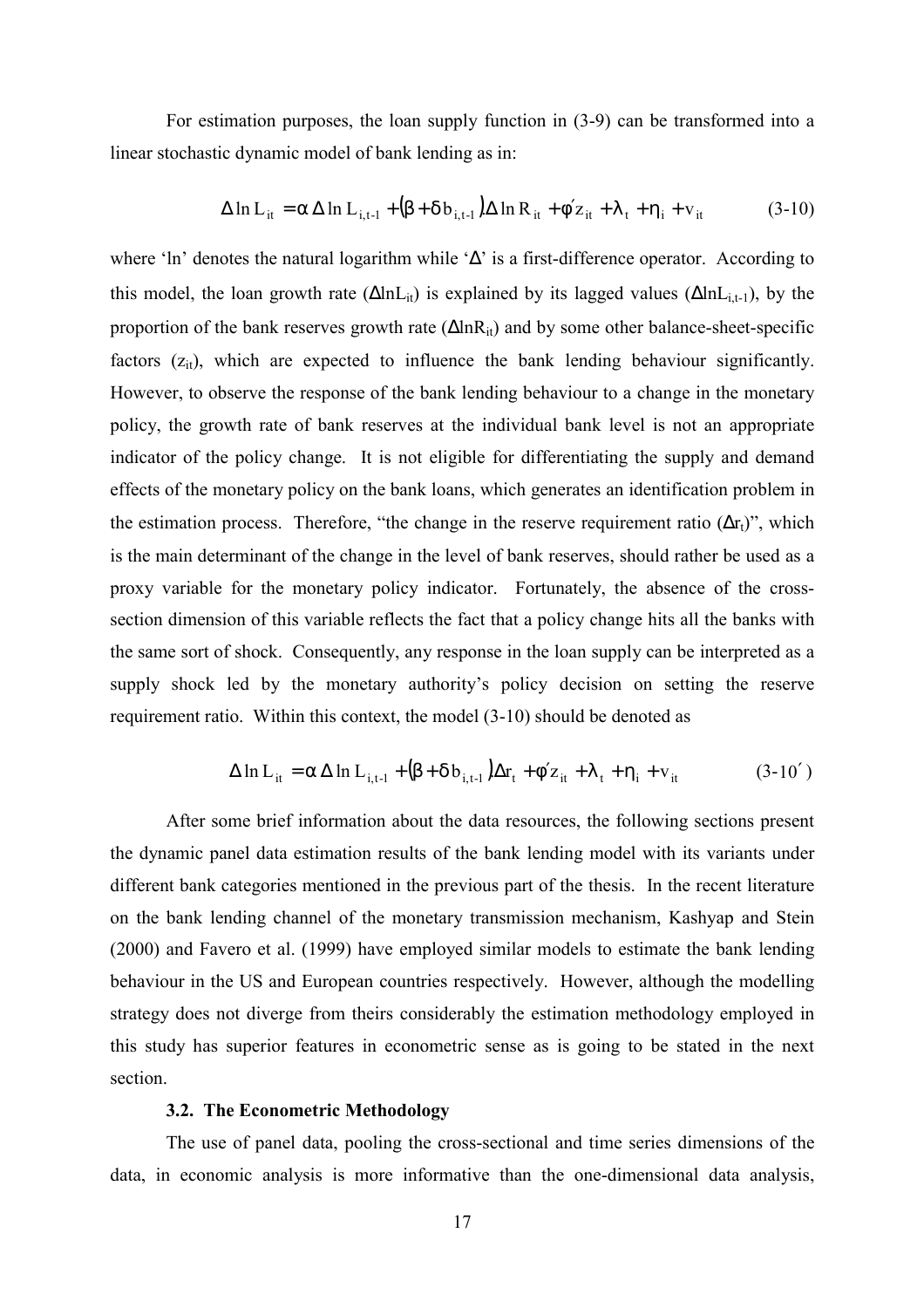especially in the analysis of macroeconomic subjects with microeconomic dynamics at the firm level. The estimation biases due to the individual heterogeneity of cross-sectional units and biases due to the cross-sectional aggregation of the data can be reduced through the use of panel data estimation methods. However, the panel data models incorporating the dynamic nature of the macroeconomic relationships involve more improved approaches than the standard panel data estimation methods.

The following represents a first-order dynamic panel data model

$$
y_{it} = \alpha y_{i,t-1} + \beta'(L)x_{it} + u_{it}
$$
   
  $i = 1, \dots, N$   $t = 1, \dots, T$ 

where  $u_{it} = \lambda_t + \eta_i + v_{it}$  is an error term with time ( $\lambda_t$ ) and individual ( $\eta_i$ ) effects, L is a lagoperator and  $x_{it}$  is a vector of explanatory variables. The "it" subscripts of the variables denote the observation of the i-th cross-sectional unit in the t-th period. The inclusion of a lagged dependent variable in the standard panel data models leads to biased and inconsistent Ordinary Least Squares (OLS) estimators because of the correlation between  $y_{i,t-1}$  and  $u_{it}$ . This correlation is due to  $y_{i,t-1}$ 's being a function of the individual effects  $\eta_i$  as a result of  $y_{it}$ 's being a function of  $\eta_i$  in the regression. Therefore, a transformation is needed so that it induces uncorrelated error terms and individual effects in the model. In this respect, neither Within Transformation of the fixed effects estimator nor the random effects Generalized Least Squares (GLS) estimator is an unbiased and consistent estimator.

A first-difference transformation suggested by Anderson and Hsiao (1981) produces consistent estimators with an instrumental variable estimation<sup>4</sup>. However, the Generalized Method of Moments (GMM) estimation, suggested by Arellano and Bond (1991), provides efficiency improvements by exploiting the available moment conditions in the first difference transformation. Further, Arellano and Bover (1995) propose an extended GMM estimation in which additional moment conditions are imposed to gain more precision in estimations. In addition to the instruments available for the first-differenced equations, other valid instruments are specified for the equations in levels. In Blundell and Bond (1998), where the efficiency improvement of this extended GMM approach has been verified, the estimation performed with the instruments for both the first-differenced and levels equations is called the

 $\overline{a}$ 

<sup>&</sup>lt;sup>4</sup> See Baltagi (1995) for a detailed discussion of panel data topics and the related literature on the dynamic panel data estimation, and see Erlat (1997) for a later survey of panel data topics.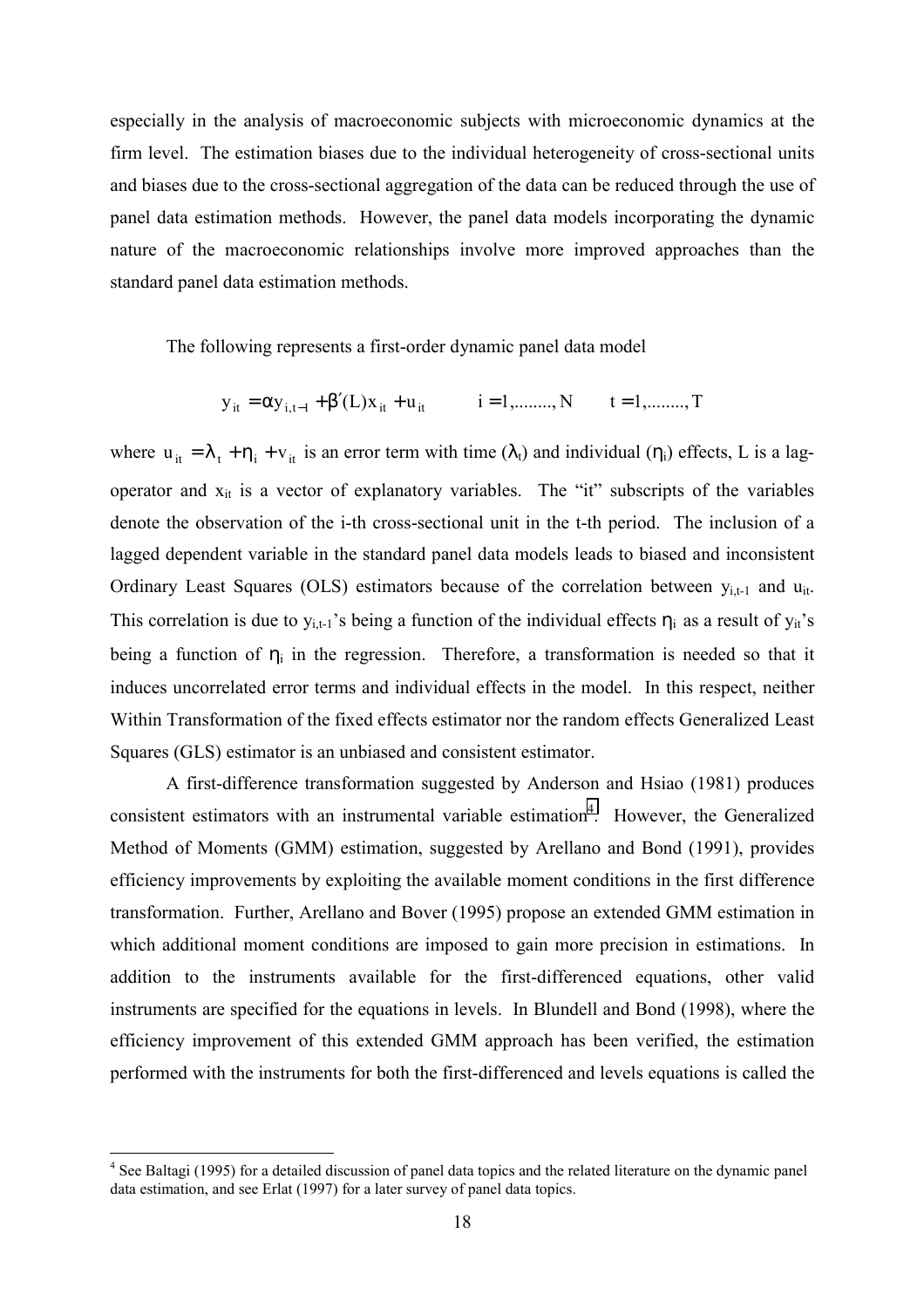system GMM estimation and denoted by GMM-SYS, while that for only first-differenced equations is called the standard first-differenced GMM estimation and denoted by GMM-DIF.

Arellano and Bond (1991) provide diagnostic testing procedures to test the validity of the model specification in dynamic panel data estimations. The first test statistic for testing the overall significance of the independent variables is a *Wald test*, which is asymptotically distributed as  $\chi^2$  with the degrees of freedom computed with respect to the number of restricted coefficients. The same statistics can also be computed to test the significances of the time and individual effects.

The null hypothesis of the validity of the GMM instruments can be tested by a *Sargan test* of over-identifying restrictions. This test is asymptotically distributed as  $\chi^2$  with the degrees of freedom computed with respect to the number of the over-identification restrictions. Similarly, a *Difference-Sargan test* statistic can be computed to test the validity of GMM-SYS estimates against GMM-DIF estimates, by testing the significance of the instruments used in levels equations as additional parameters. The statistic is simply the difference between the two Sargan test statistics computed with the GMM-SYS and GMM-DIF estimates respectively. The distribution of this statistic is  $\chi^2$  with the degrees of freedom equal to the number of instruments used in levels equations. It has to be noted that only the two-step GMM estimation produces heteroskedasticity-consistent Sargan tests.

The consistency of the GMM estimates requires non serial-correlated errors  $v_{it}$ . In this regard, two test statistics can be computed to test for the absence of first- and second-order serial correlations in the first differenced residuals, which are denoted by  $m_1$  and  $m_2$  in the context of Arellano and Bond (1991). These two statistics have standard normal distributions asymptotically. As stated by Arellano and Bond (1991: 281), "[S]ince the  $v_{it}$  are first differences of serially uncorrelated errors,  $E(v_{it} v_{i,t-1})$  need not be zero, but the consistency of the GMM estimators above hinges heavily upon the assumption that  $E(v_{it} v_{i,t-2})=0$ ." Thus, the small value of  $m<sub>2</sub>$  statistics is the indication of the absence of the serial correlation problem.

In this study, the model estimations that are going to be performed by the GMM approach make use of a two-step GMM estimation that results in asymptotically more efficient standard errors than a one-step GMM estimation. However, the standard errors of the coefficients are computed with a small-sample variance correction suggested by Windmeijer (2000) to eliminate a downward bias in the standard errors of the two-step estimators. The test statistics computed for the models are based on the two-step residuals.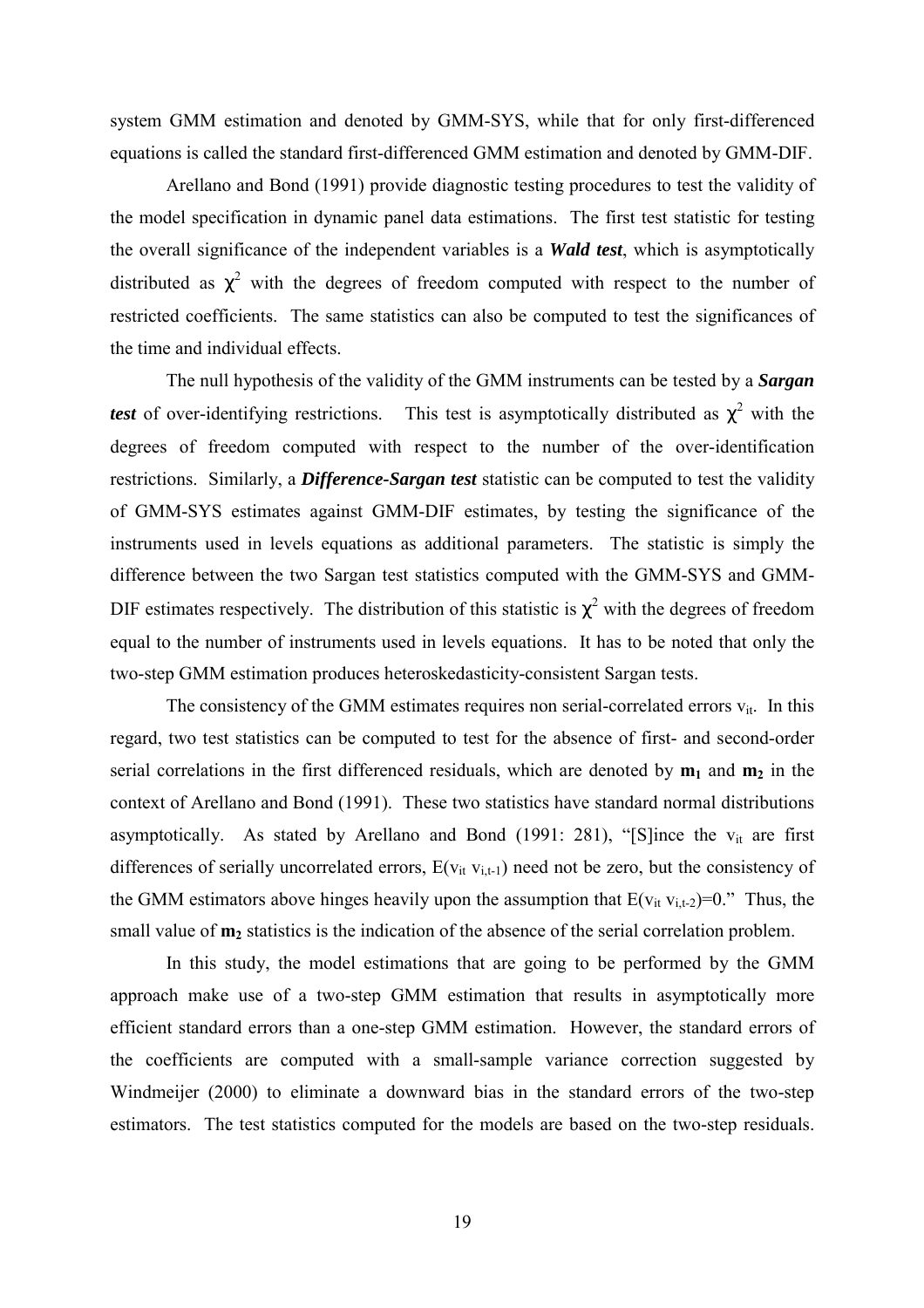The GMM instruments that are going to be employed in the two-step estimations of the interested models can be represented in general notation as follows:

*For first-differenced equations*:  $y_{i,t-2}$ ,  $y_{i,t-3}$ ,  $y_{i,t-4}$ ;  $x_{i,t-2}$ ,  $x_{i,t-3}$ ,  $x_{i,t-4}$ *For levels equations*:  $\Delta y_{i,t-1}$ ;  $\Delta x_{i,t-1}$ 

In the first-differenced equations, the lags of the instruments are limited up to 4 periods not to cause finite sample biases as a result of using numerous instruments, because the number of regressors in the models is high and the cross-sectional sample size used in the empirical analyses is not large enough due to data unavailability.

In the empirical analysis of bank lending behaviour, using the GMM estimation approach rather than the OLS approach allows the control of unobserved heterogeneity and simultaneity in the panel data estimation. The heterogeneity resulting from bank-specific effects, and the possible simultaneity between these individual effects and the regressors, can be taken into consideration in estimations through the GMM approach. Moreover, the GMM estimation produces more efficient estimators against the problem of the potential endogeneity of the regressors. In this respect, the regressors of the models used in the empirical part of the thesis are variables from bank balance sheets that are inevitably correlated with each other. Therefore, the superiority of a GMM type estimation approach in dynamic modelling of bank lending behaviour is obvious.

## **3.3. The Data**

The analyses are based on the balance sheet data of 58 deposit money banks (DMBs), covering the period of 1988-1999 in Turkey<sup>5</sup>. The starting year coincides with the beginning of the regular publication of the balance sheet data in *Banks in Turkey*, which is published yearly by The Banks Association of Turkey. However, the ending year of the data is limited to 1999 because of the fact that the banking sector has been experiencing a tremendous restructuring process since mid-1999 through amendments in the banking legislations and through the ownership transfers of some banks to the Saving Deposit Insurance Fund.

The bank balance sheet data employed in the empirical investigations exclude the data of banks that have not operated at least five years in order to avoid deficiencies in econometric estimations due to an insufficient time-dimension.

<sup>&</sup>lt;sup>5</sup> The list of the DMBs employed in the empirical analyses is given in the Appendix.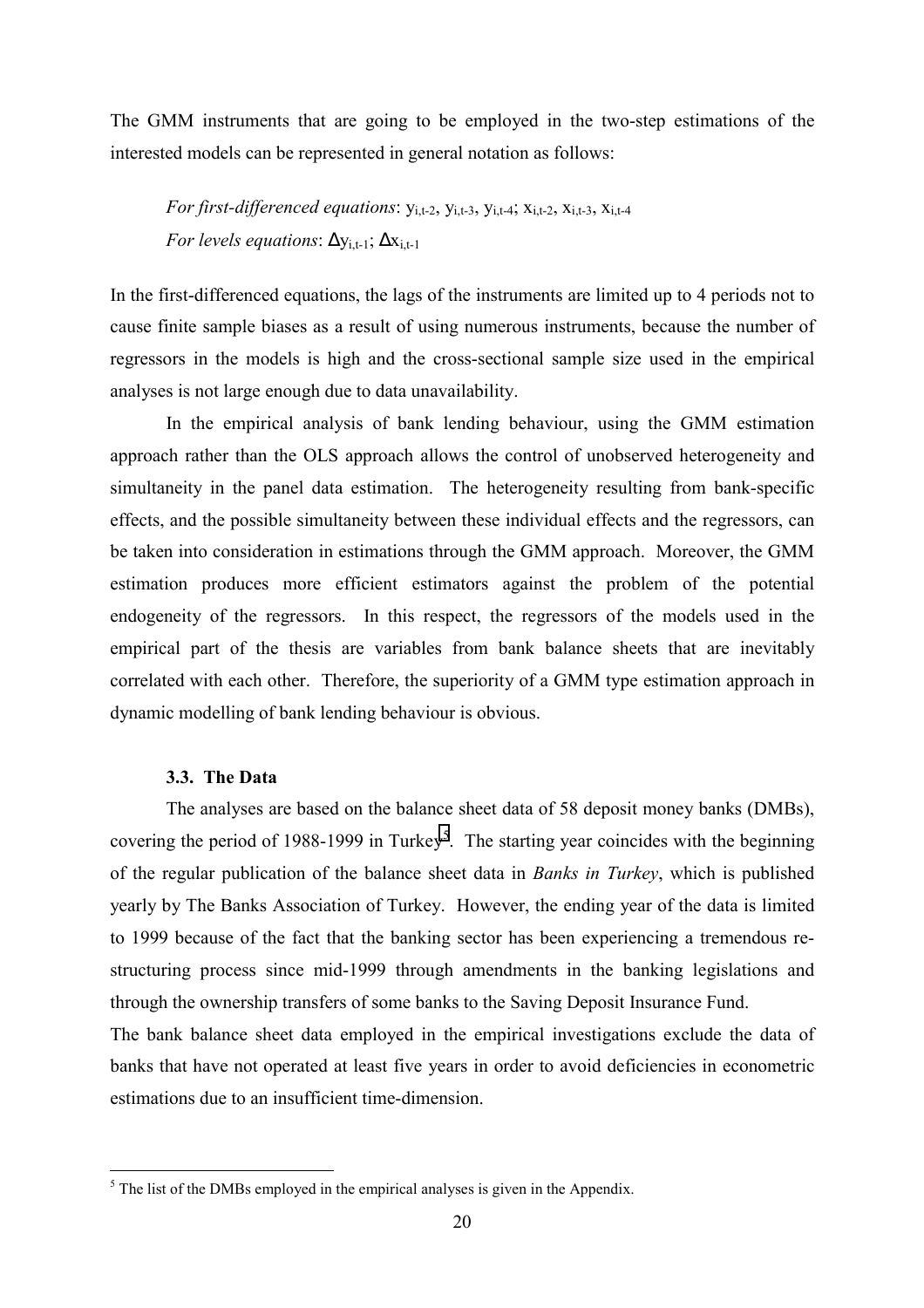The frequency of the data is yearly and the figures of the bank balance sheets represent the end-of-year records of the items. Although it is known that a quarterly data set is more relevant for the reflection of the balance sheet dynamics on bank lending behaviour, the time span of the available quarterly data at the individual bank level is very short for econometric investigations.

The source of the time series data used in the empirical analyses is the Electronic Data Delivery System and the various publications of the Central Bank of the Republic of Turkey.

#### **3.4. Estimation Results**

The impact of monetary policy on the bank lending behaviour of deposit money banks and the transmission of this impact to bank dependent firms constitutes the basis for defining a bank lending channel of the monetary transmission mechanism. Following the approach in Kashyap and Stein (2000), the bank lending channel can be empirically tested by investigating bank lending response at individual bank level. The disproportionate loan supply effects of shocks to bank reserves reflect the different degrees of friction in banks' raising funds against monetary shocks. This variation in the degrees of friction can be explained with financial market imperfections, the outcomes of which are magnified for some banks with weak balance sheet features. In this context, the disproportionate effects reflected on bank dependent firms might imply real effects on the aggregate economy.

Within the framework of the above underpinnings provided by economic theory, the variants of the loan supply function given by equation (3-10′ ) are employed in testing the bank lending view. The basic loan supply regression equation is

$$
\Delta \ln L_{it} = \alpha \Delta \ln L_{i, t-1} + (\beta + \delta b_{i, t-1}) \Delta r_{t} + \sum_{j=0}^{1} \phi_{j} c_{i, t-j} + \sum_{j=0}^{1} \phi_{j} s_{i, t-j} + \sum_{j=0}^{1} \gamma_{j} \Delta \ln B_{i, t-j} + \lambda_{t} + \eta_{i} + v_{it}
$$
(3-11)

In equation (3-11), the definitions of the variables are as follows:

 $L_{it}$ : total bank loans deflated by the GNP deflator (1987=100).

 $\Delta r_t$ : the change in the reserve requirement ratio (the ratio is the rate on 3-month to 1-year time deposits)

 $b_{it}$ : government security stocks / total assets

- $c_{it}$ : share holders' equity + net income / deposits + non-deposit funds
- $s_{it}$ : total security portfolio / total assets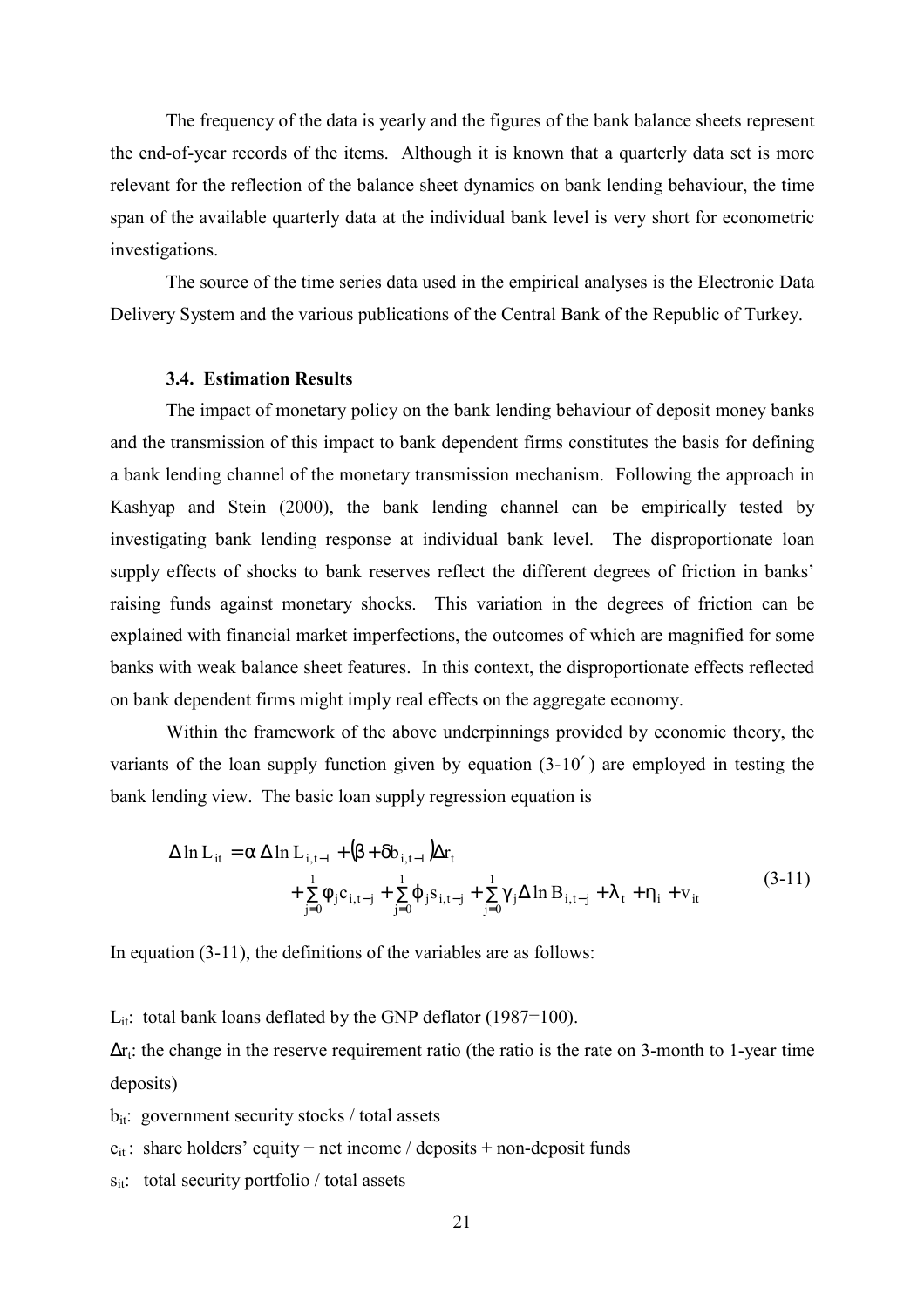#### $B_{it}$ : government security stocks deflated by the GNP deflator (1987=100).

In the model, the growth rate of bank loans is not only explained by the change in the monetary policy, but also by some balance-sheet-specific factors such as the bank capital ratio and the security-asset ratio, represented by the variables  $c_{it}$  and  $s_{it}$  respectively. The bank capital ratio is an indicator of the balance sheet strength so that a high bank capital ratio implies that the bank can support risks of new lending. The security-asset ratio is an indicator of the bank's portfolio liquidity and, hence, it reflects the relative asset quality of the bank balance sheet. The banks' management of liquid assets to avert from interest rate risk may help providing loanable funds at lower costs and hence, increase bank loans. As such, higher bank capital ratio and security-asset ratio encourage banks to re-allocate funds more to lending in the next period and increase the loan growth rate. Therefore, the expected signs of bank capital ratio and loan-asset ratio in the loan supply models are φ**,** ϕ>**0**.

The government debt instruments held by banks are another factor that determines the loan supply growth rate. Especially in Turkey, where domestic borrowing relies heavily on the resources of the financial markets, it is expected that the growth rate of the loan supply will be closely related to the growth rate of the government security stocks of banks. On the one hand, allocating the bank assets so as to hold more government securities may decrease the availability of private loans. Hence, the expected sign of such behaviour in the model may be γ<**0** indicating that the domestic debt finance through resources of the banking system crowds out bank loans to the private sector. On the other hand, public debt sales to the banking system may increase the loan supply if these sales are a consequence of a reserve accommodation policy. So, the growth of the government security holdings of banks may as well be positively related to the growth of the bank loans, i.e., γ>**0**, indicating a crowding in effect.

Another point to note is that the increased holdings of securities may serve as buffer stocks to cushion the adverse lending effects of shocks to bank reserves. This buffer stock function of government security stocks is incorporated in the model through the variable  $b_{i,t-1}$ . For instance, if a contractionary monetary shock to a bank balance sheet occurs, the growth rate of the loan supply may not decrease despite the contractionary effects on bank reserves, because banks with high values of  $b_{i,t-1}$  ratio can continue lending by liquidating their security stocks. This explains the buffer stocking function of the security portfolio in the bank assets. However, if the banks with a high  $b_{i,t-1}$  ratio do not follow a buffer stock behaviour, then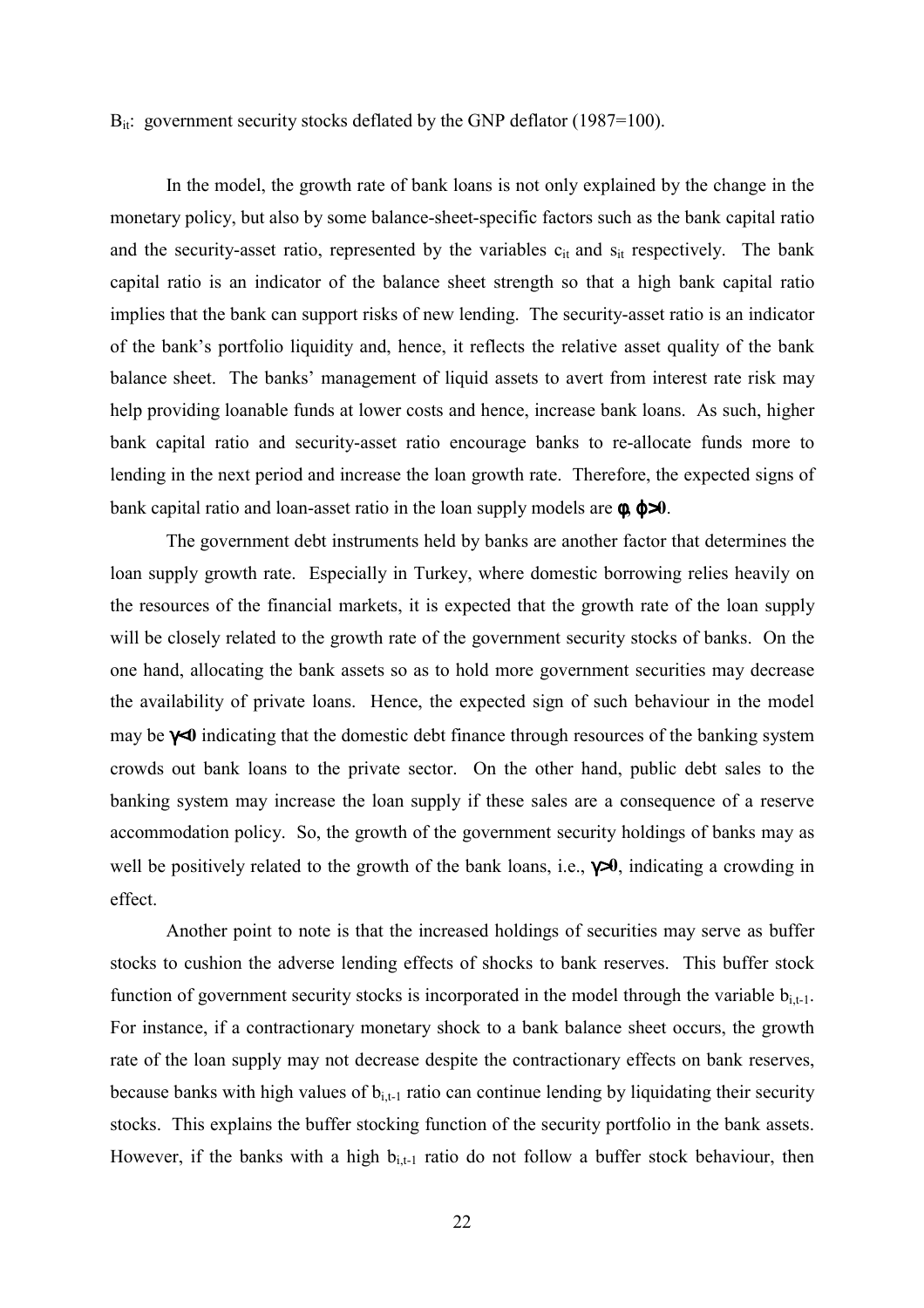holding high ratios of security stocks can simply be explained by a risk aversion motive. Thus, the expected signs of the relation between the change in the policy variable and the loan supply growth rate in the model are β<**0** and either δ>**0** or δ< **0**, depending on the presence of a buffer stock behaviour or a risk aversion motive respectively.

Bank size matters to bank lending behaviour because of the fact that smaller banks experience more frictions in raising external finance and because they are exposed to more default risk due to the high costs of evaluating and monitoring loan contracts. Although small banks have lower shares in the credit markets, a monetary shock that affects their lending behaviour may generate significant real effects in the aggregate economy. As argued by Hancock and Wilcox (1998), loans of small banks are "high powered" so that the marginal effect of a reduction in their loans has more significant effects on economic activity than does that of a reduction in large banks' loans. The disproportionate loan supply responses of banks to reserve shocks due to their size differences may provide evidence for the occurrence of real output effects transmitted by a bank lending channel.

In order to reflect the bank size effects of a policy change on bank lending behaviour, the loan supply model given in equation (3-11) can be modified as follows:

$$
\Delta \ln L_{it} = \alpha \Delta \ln L_{i, t-1} + \sum_{j=1}^{4} S_j (\beta_j + \delta_j b_{i, t-1}) \Delta r_t + \sum_{j=0}^{1} \phi_j c_{i, t-j} + \sum_{j=0}^{1} \phi_j s_{i, t-j} + \sum_{j=0}^{1} \gamma_j \Delta \ln B_{i, t-j} + \lambda_t + \eta_i + v_{it}
$$
(3-12)

In equation (3-12),  $S_i$  denotes the size-dummy variables in four size categories:

- $S_1 = 1$  for banks with assets below 150 million \$
	- $= 0$  otherwise
- $S_2 = 1$  for banks with assets between 150-500 million \$
	- $= 0$  otherwise
- $S_3 = 1$  for banks with assets between 500-1500 million \$
	- $= 0$  otherwise
- $S_4 = 1$  for banks with assets above 1500 million \$
	- $= 0$  otherwise

The signs of the regression coefficients related to these size-dummy variables are expected to be the same as mentioned before, i.e., β**j**<**0** and δ**j**>**0** or δ**j**<**0**. However, the relative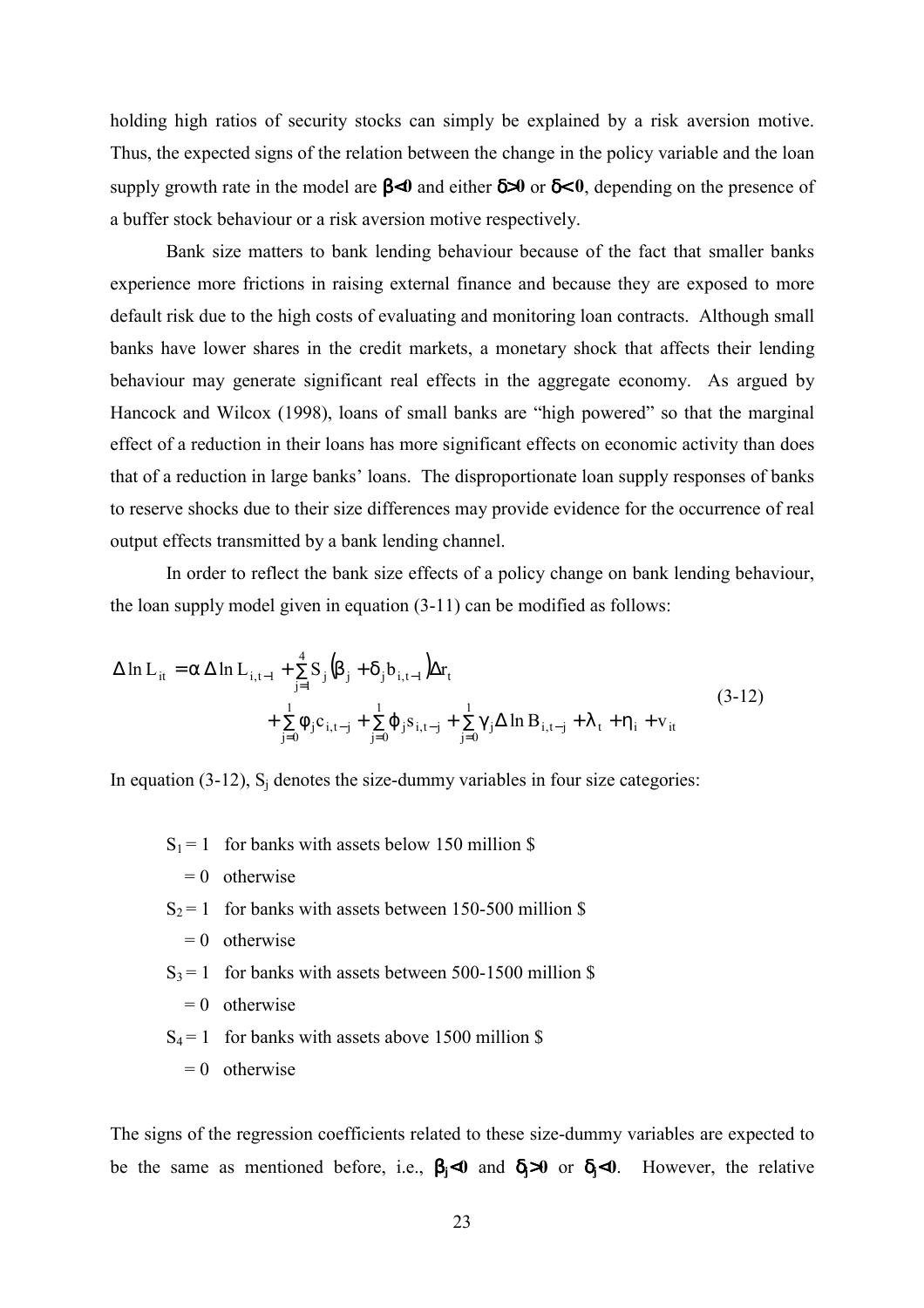magnitudes of the sums of β and δ for each bank size are expected to be as follows:  $|β_1 + δ_1|$  >

 $|\beta_2 + \delta_2| > |\beta_3 + \delta_3| > |\beta_4 + \delta_4|$ . The sum of the  $\beta$  and  $\delta$  coefficients represents the total loan supply responses, including the loan supply effects of banks' holding securities for buffer stocking and risk aversion purposes. These relative magnitudes imply that the loan supply responses of banks to the monetary policy change become higher as the bank size decreases.

The two-step GMM estimation results of the loan supply models (3-11) and (3-12) are exhibited in Table 3.1 together with OLS estimations to allow the efficiency comparison. The estimated models pass the specification tests. The Sargan test statistics approve the validity of the GMM instruments. According to the  $m_1$  and  $m_2$  test statistics, the consistency of the GMM estimators is verified, as there is no evidence of a second-order serial correlation in the differenced residuals of the models. Further, the Difference-Sargan test statistics provides no evidence to reject the null hypothesis of the validity of the additional moment conditions used in the GMM-SYS estimations. Therefore, the ultimate economic inferences derived from the models can be based on the GMM-SYS estimators.

In the GMM-SYS estimates of the model (3-11) presented in Table 3.1, no significant monetary policy effect on the loan supply growth could be found. The model (3-12), which is the modified version of the model (3-11) formulated by incorporating bank size effects on the bank lending behaviour, also has the same finding. The absence of such an influence under the bank size categorization rules out the evidence for the potential of a bank lending channel to exist in the monetary transmission process. The lack of a relationship between the monetary policy and the bank lending may be due to two reasons. First, the monetary policy effects on bank lending decisions may be neutralised by some other effects. Bank lending decisions may be more responsive to bank specific factors such as balance sheet strength and portfolio risk than to changes in the monetary stance. Second, the reserve requirement ratio may not be an effective monetary policy instrument for the control of the bank reserves. It may appear as a result of the fact that policy instruments become useless when an accommodative monetary action has to be followed by the monetary authority - especially when there is an increasing need for domestic debt finance as there is in Turkey. In these respects, the estimated regression coefficients of the explanatory variables that are common to both of the models (3-11) and (3-12) indicate some evidence for these two reasons of monetary policy ineffectiveness.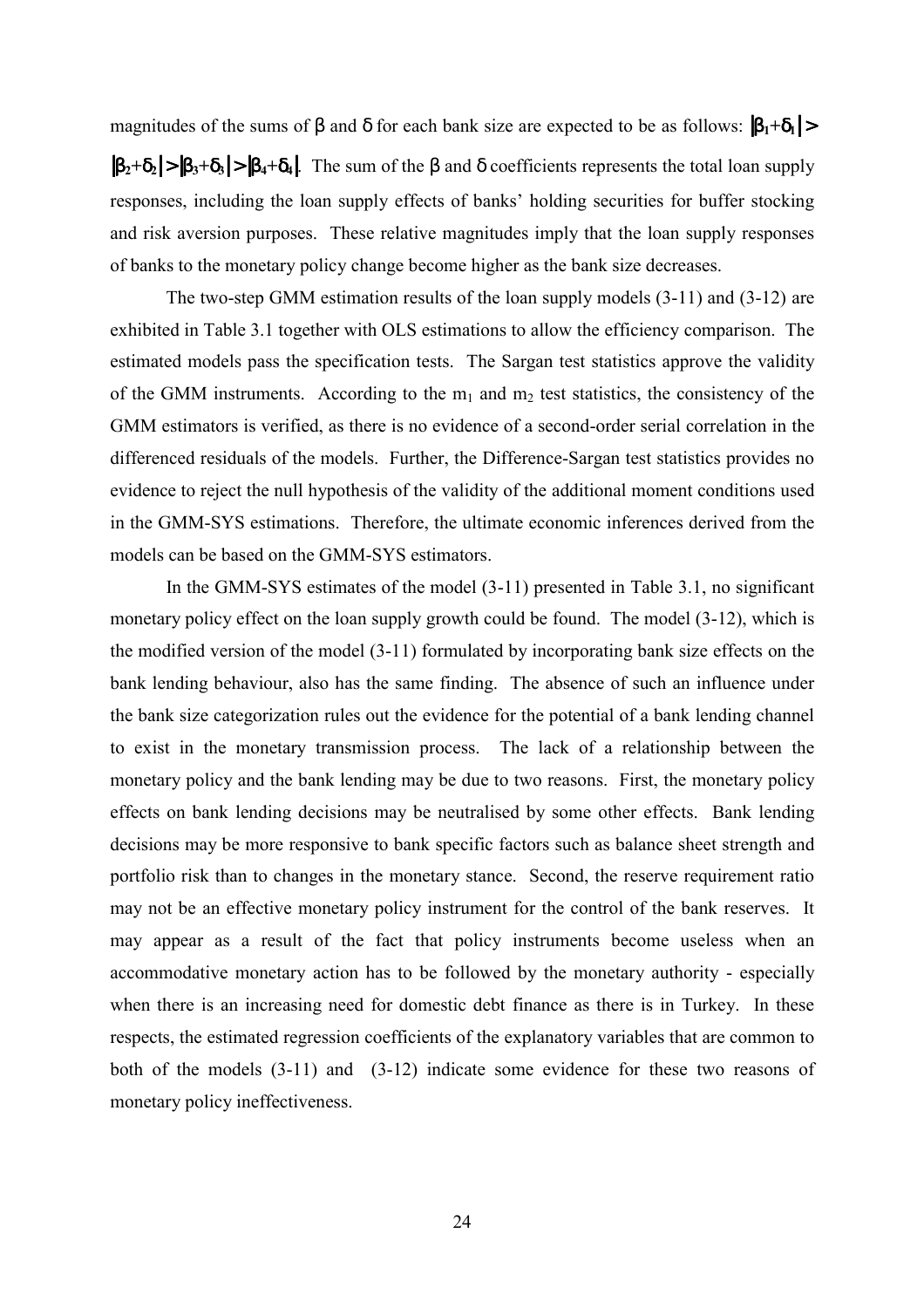|                            |               | <b>Model</b> (3-11) |               | <b>Model</b> (3-12) |                   |                   |  |  |  |
|----------------------------|---------------|---------------------|---------------|---------------------|-------------------|-------------------|--|--|--|
| $\Delta$ In $L_{it}$       | <b>OLS</b>    | GMM-                | GMM-          | <b>OLS</b>          | GMM-              | GMM-              |  |  |  |
|                            |               | <b>DIF</b>          | <b>SYS</b>    |                     | <b>DIF</b>        | <b>SYS</b>        |  |  |  |
| Constant                   | $-0.289*$     | $-0.029$            | $-0.146$      | $-0.289*$           | $-0.026$          | $-0.257$          |  |  |  |
|                            | 0.122         | 0.019               | 0.178         | 0.122               | 0.019             | 0.203             |  |  |  |
| $\Delta ln L_{i,t-1}$      | $-0.143$      | $-0.179*$           | $-0.208*$     | $-0.139$            | $-0.185*$         | $-0.175$          |  |  |  |
|                            | 0.077         | 0.086               | 0.089         | 0.078               | 0.089             | 0.091             |  |  |  |
| $\Delta r_t$               | $-0.002$      | $-0.006$            | $-0.009$      |                     |                   |                   |  |  |  |
|                            | 0.014         | 0.016               | 0.029         |                     |                   |                   |  |  |  |
| $S_1 \Delta r_t$           |               |                     |               | $-0.055$            | $-0.061$          | $-0.462$          |  |  |  |
|                            |               |                     |               | 0.037               | 0.214             | 0.420             |  |  |  |
| $S_2 \Delta r_t$           |               |                     |               | 0.038               | 0.547             | 0.602             |  |  |  |
|                            |               |                     |               | 0.065               | 0.742             | 0.715             |  |  |  |
| $S_3.\Delta r_t$           |               |                     |               | 0.007               | $-0.169$          | 0.057             |  |  |  |
|                            |               |                     |               | 0.009               | 0.323             | 0.392             |  |  |  |
| $S_4.\Delta r_t$           |               |                     |               | $0.014*$            | 0.102             | 0.016             |  |  |  |
|                            |               |                     |               | 0.006               | 0.902             | 0.617             |  |  |  |
| $b_{i,t-1}.\Delta r_t$     | 0.077         | 0.110               | 0.160         |                     |                   |                   |  |  |  |
|                            | 0.099         | 0.112               | 0.198         |                     |                   |                   |  |  |  |
| $S_1.b_{i,t-1}.\Delta r_t$ |               |                     |               | 0.254               | 0.755             | 3.409             |  |  |  |
|                            |               |                     |               | 0.279               | 2.004<br>$-2.598$ | 3.140             |  |  |  |
| $S_2.b_{i,t-1}.\Delta r_t$ |               |                     |               | 0.009               |                   | $-1.258$          |  |  |  |
|                            |               |                     |               | 0.356<br>0.023      | 2.483<br>1.519    | 2.647<br>$-0.554$ |  |  |  |
| $S_3.b_{i,t-1}.\Delta r_t$ |               |                     |               | 0.058               | 2.319             | 3.225             |  |  |  |
|                            |               |                     |               | $-0.037$            | $-1.497$          | $-1.194$          |  |  |  |
| $S_4.b_{i,t-1}.\Delta r_t$ |               |                     |               | 0.044               | 5.704             | 4.715             |  |  |  |
| $c_{i,t}$                  | $-0.006$      | $-0.011$            | $-0.014$      | $-0.006$            | $-0.010$          | $-0.012$          |  |  |  |
|                            | 0.006         | 0.009               | 0.008         | 0.006               | 0.009             | 0.008             |  |  |  |
| $c_{i,t-1}$                | $0.021**$     | $0.041**$           | $0.029**$     | $0.021**$           | $0.043**$         | $0.028**$         |  |  |  |
|                            | 0.008         | 0.014               | 0.010         | 0.008               | 0.012             | 0.009             |  |  |  |
| $S_{i,t}$                  | $-0.019$      | $-0.016$            | $-0.020$      | $-0.019$            | $-0.022$          | $-0.023*$         |  |  |  |
|                            | 0.010         | 0.014               | 0.014         | 0.010               | 0.012             | 0.011             |  |  |  |
| $S_{i,t-1}$                | $0.031**$     | $0.026*$            | $0.022**$     | $0.031**$           | $0.030*$          | $0.032**$         |  |  |  |
|                            | 0.011         | 0.012               | 0.008         | 0.012               | 0.012             | 0.012             |  |  |  |
| $\Delta$ ln $B_{i,t}$      | $0.189**$     | $0.216**$           | $0.257**$     | $0.195**$           | $0.219**$         | $0.263**$         |  |  |  |
|                            | 0.072         | 0.062               | 0.069         | 0.073               | 0.062             | 0.074             |  |  |  |
| $\Delta$ ln $B_{i,t-1}$    | 0.012         | 0.019               | 0.063         | 0.014               | 0.026             | 0.047             |  |  |  |
|                            | 0.031         | 0.037               | 0.037         | 0.031               | 0.042             | 0.045             |  |  |  |
| <b>Wald Tests</b>          |               |                     |               |                     |                   |                   |  |  |  |
| Joint                      | $20.5*(9)$    | $51.8**$ (9)        | $32.0**$ (9)  | $94.9**$ (15)       | $112**$ (15)      | $38.6**$ (15)     |  |  |  |
| Dummy                      | $74.7**$ (10) | $49.4**$ (9)        | $49.9**$ (10) | $71.1**$ (10)       | $50.1**$ (9)      | $44.1**$ (10)     |  |  |  |
| <b>Time</b>                | $67.9**$ (9)  | $49.4.6**$ (9)      | $46.2**$ (9)  | $67.9**$ (9)        | $50.1**$ (9)      | $37.9**$ (9)      |  |  |  |
| <b>Specification Tests</b> |               |                     |               |                     |                   |                   |  |  |  |
| Sargan                     |               | 43.7(111)           | 43.1 (156)    |                     | 40.8 (177)        | 35.1 (249)        |  |  |  |
| Diff-Sargan                |               |                     | $-0.6(45)$    |                     |                   | $-5.73(72)$       |  |  |  |
| $m_1 \sim N(0,1)$          | $-1.15$       | $-2.04*$            | $-1.85*$      | $-1.39$             | $-2.24*$          | $-2.15*$          |  |  |  |
| $m_2 \sim N(0,1)$          | 1.29          | 0.67                | 0.36          | 1.42                | 0.94              | 1.09              |  |  |  |

**Table 3.1 The Estimation Results of the Loan Supply Models (3-11) and (3-12)**

Notes: (1) Figures in italics under the coefficient estimates are standard errors. Figures in parentheses are degrees of freedom. Asterisks \* and \*\* indicate significance at 5 % and 1 % levels. **(2)** Time dummies are included in the regression estimations. **(3)** The *differenced equation* instruments are 2- to 4-lagged values of all variables while the *level equation* instruments are 1-lag 1<sup>st</sup> differenced variables. **(4)** Computations are done with DPD 1.2 for Ox and the details on computations can be found in Doornik, Arellano and Bond (2001).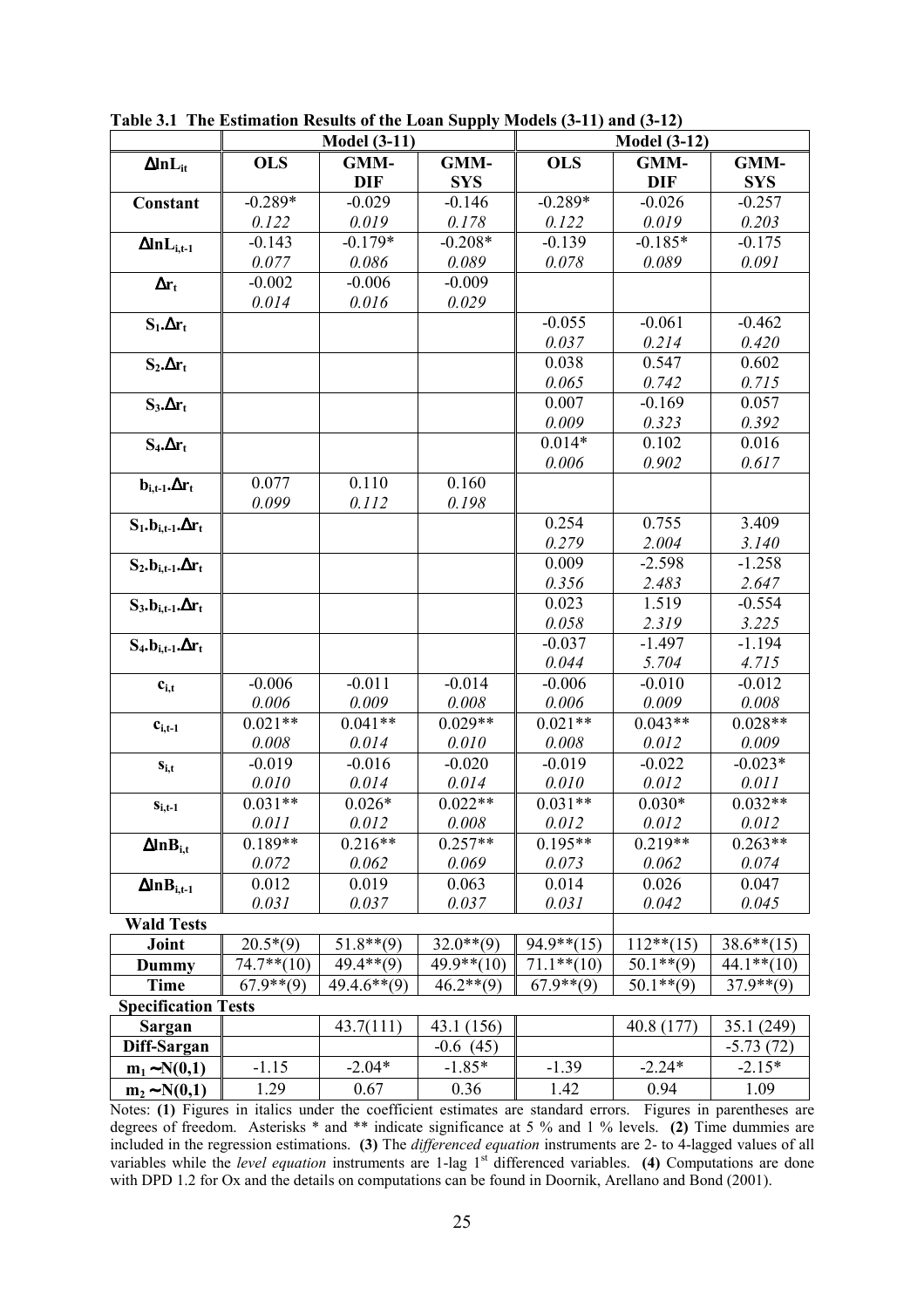The statistically significant coefficients of the variables  $c_{i,t-1}$  and  $s_{i,t-1}$  in the models, as seen in Table 3.1, indicate the crucial role of bank-specific factors on lending decisions. The positive relationship between the loan supply growth rate and the one-year-lag value of the capital ratio  $(c_{i,t-1})$  indicates that the adequacy of the bank capital to meet short-term liabilities is an encouraging factor for banks' future loans. Moreover, the security-asset ratio  $(s_{it})$ , which is an indicator of the liquidity and the quality of the asset portfolio, has a plausible relationship with the loan supply growth rate. The positive relationship between the lagged value of the security-asset ratio and the loan supply growth rate asserts the stimulation effect of hedging short-term liability risks on future loans. In other words, lower liquidity and interest rate risks attained through holding short-term securities with high returns relieve the asset risk management task and hence, allows generating new funds for lending at lower costs.

The coefficient estimates of the variable  $\Delta \ln B_{i,t}$  in the models give some clue about the statistical insignificance of the loan supply effect of a change in the monetary policy ( $\Delta r_t$ ) which can be interpreted as the monetary authority's lack of control on bank reserves. The variables ∆lnB<sub>it</sub> and its one-period lag are included in the models in order to reveal the influence of domestic debt dynamics on the lending behaviour of banks in Turkey. As seen in Table 3.1, the statistically significant coefficient of  $\Delta \ln B_{i,t}$  estimated in both models (3-11) and (3-12) is an indication of how debt sales to the banking system affect the supply of bank loans. The growth rate of the loan supply is computed to be positively associated with the growth rate of government debt holdings of deposit money banks, consistent with the reserve accommodation policy of 1990s in Turkey. The increase in debt finance through domestic borrowing has not only been putting a fiscal pressure on money markets, but also decreasing the scope for an independent monetary policy. In order not to increase the cost of domestic debt financing monetary authority had to follow an accommodative monetary policy. The high levels of public sector borrowing requirements in Turkey, and the heavy reliance on domestic borrowing have led to the dominance of public debt instruments on financial market dynamics. In this regard, debt sales to the banking system influence the money stock in the form of an endogenous response to the fiscal policy and hence, this weakens the causation from monetary policy instruments to monetary aggregates in Turkey<sup>6</sup>.

 $\overline{a}$ 

 $6$  See Özmen and Koru (2000) for a study investigating the budget deficits and money growth relationship in the Turkish economy.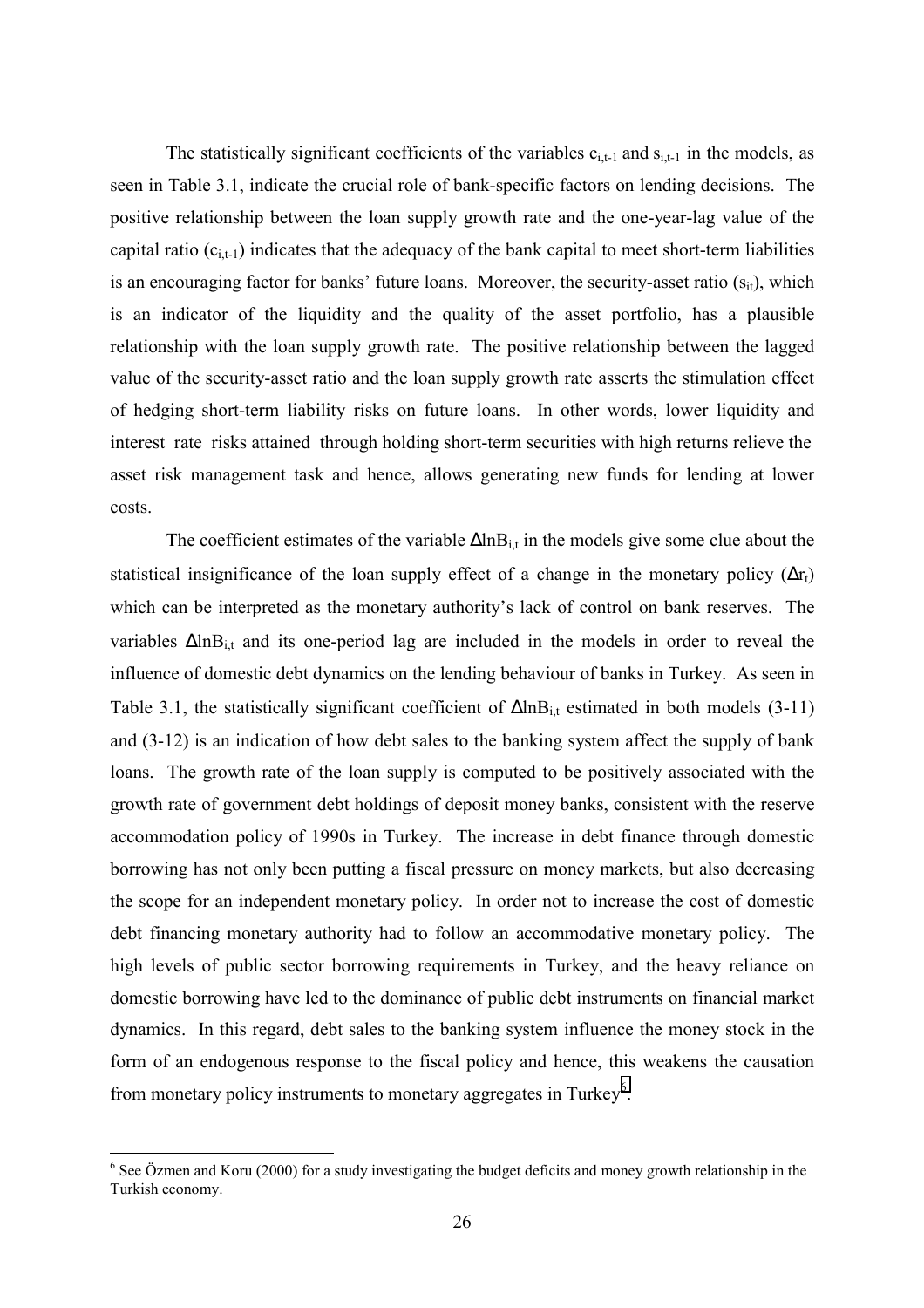The failure in finding a statistically significant relationship between the loan supply growth rate and the change in the monetary policy indicator weakens the empirical evidence for a bank lending channel to exist in the Turkish economy. However, estimation results point out a significant accommodative characteristic of loan expansion at the individual bank level, which may explain the absence of the relationship between monetary policy and the supply of bank loans in Turkey.

#### **4. CONCLUDING REMARKS**

This study investigated the lending behaviour of deposit money banks in Turkey in order to test the presence of a potential for the bank lending channel. In doing this, the balance sheet data of 58 deposit money banks have been used for the period 1988-1999. The testing procedure has been based on the dynamic panel data estimations of loan supply models, on the premise that the loan supply responses of banks to reserve shocks have implications for the presence of a bank lending channel.

The fact that firms are dependent on bank loans for investment finance and working capital needs renders the real economy vulnerable to shocks in bank lending behaviour. It has been assumed that these shocks have real effects when they are distributed disproportionately on firms. The different structural characteristics of banks can be the reason for the disproportionate lending effects in the real economy. Therefore, the loan supply models estimated in the empirical part of the study have also been formulated with specifications reflecting the disproportionate loan supply effects of banks as a result of their size differences.

The results of the loan supply model estimations provide no evidence of a potential for a bank lending channel to exist in the Turkish economy. Such an outcome is reflected in the lack of a significant relationship between the change in the monetary policy indicator and the real growth rate of the loan supply in the estimated models. Categorizing the loan supply responses of banks with respect to bank size differences has not provided any significant improvement in revealing the evidence of an active bank lending channel. The empirical results indicate that bank lending behaviour is influenced significantly by bank specific factors such as the balance sheet strength and the quality of the asset portfolio, and by debt sales to the banking system.

The lack of the monetary policy control on bank reserves may be interpreted as an outcome of the heavy reliance of banks on government debt instruments in the asset management task, particularly in bank reserve management. Due to the fact that the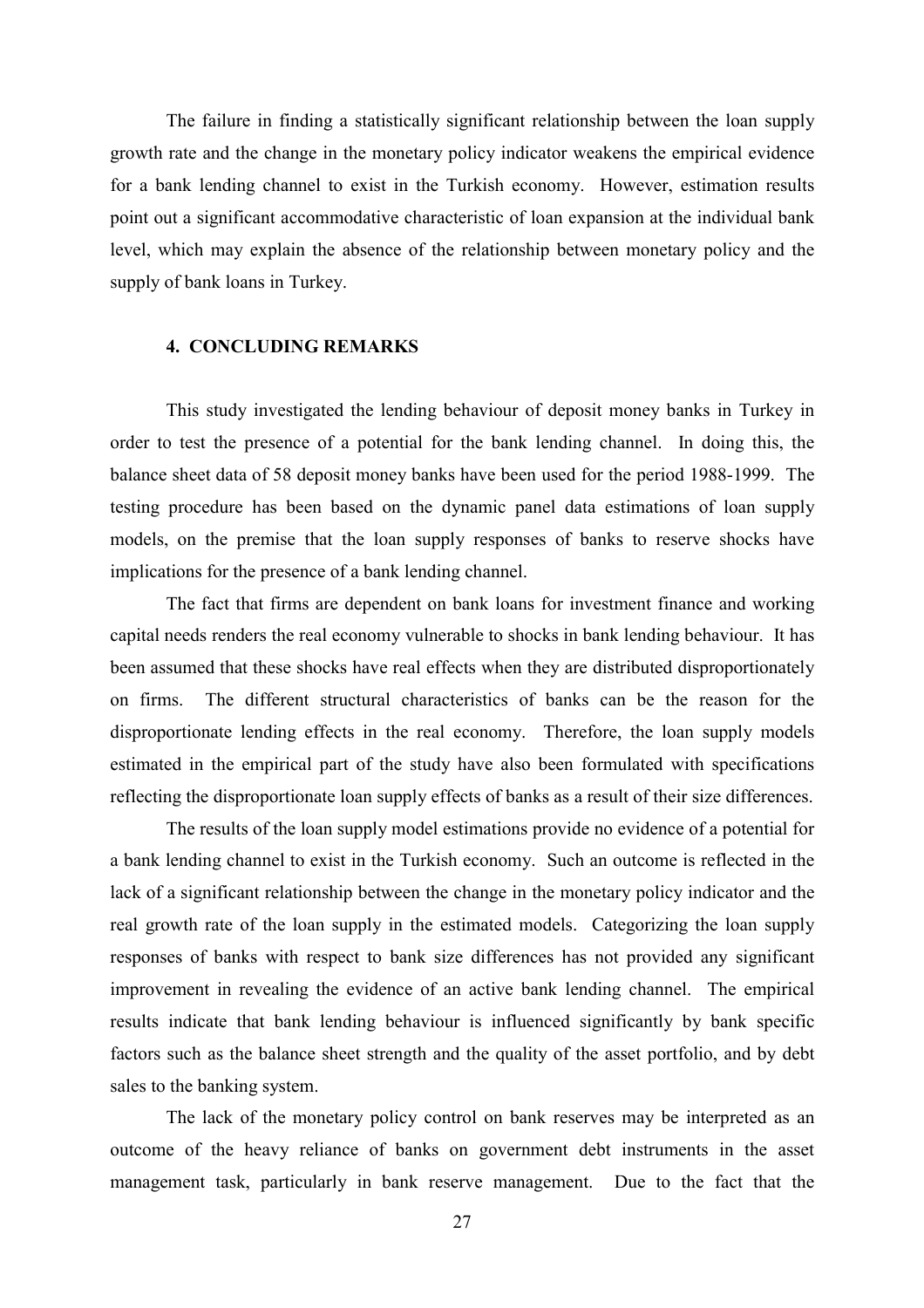government debt instruments can be hold against liquidity requirements and used as collateral in the interbank money market, deposit money banks prefer to hold a high share of their assets in the form of government securities. This may be considered to crowd out funds for private loans available to bank dependent borrowers on the one hand and crowd in private loans through its advantages in the management of portfolio risk on the other hand. However, no evidence of a crowding-out-effect could be found in the empirical analysis at the individual bank level. On the contrary, the positive relationship found between the real growth rate of the government security holdings of banks and the real growth rate of bank loans indicates a crowding-in-effect in bank balance sheets. This effect can be explained by the reserve accommodation policy that monetary authority had to follow inevitably under the fiscal conditions dominated by public sector debt dynamics in Turkey. Because deposit money banks' are the major customers in the domestic debt market, the expansion in the asset demand of the banking system is supported by the accommodative monetary policy. The constraint of not increasing the cost of domestic debt financing puts fiscal pressure on the effectiveness of monetary policies. Any failure in domestic debt financing would call for the monetisation of the public sector deficits.

As the result of the dominance of the public debt instruments over the financial market dynamics associated with the accommodative monetary policy, the control of the monetary authority on the money stocks becomes questionable. In this respect, analysing the presence of a bank lending channel under these conditions appears to be misty unless an effective exogenous supply shock to bank reserves could be defined successfully. Observing any asymmetry in the loan supply effect of a monetary policy on banks seems to be possible provided that the monetary authority is capable of controlling bank reserves effectively.

To conclude, the prevalence of reserve accommodation policy, and hence the absence of an effective tight monetary policy, does not enable the observation of disproportionate loan supply effects possible to observe in case of an exogenous monetary policy shock. Thus, the empirical analysis provides no evidence of a bank lending channel. However, the estimation results obviously show that the lending behaviour of deposit money banks in Turkey are significantly affected by the dynamics imposed through the domestic debt finance policy.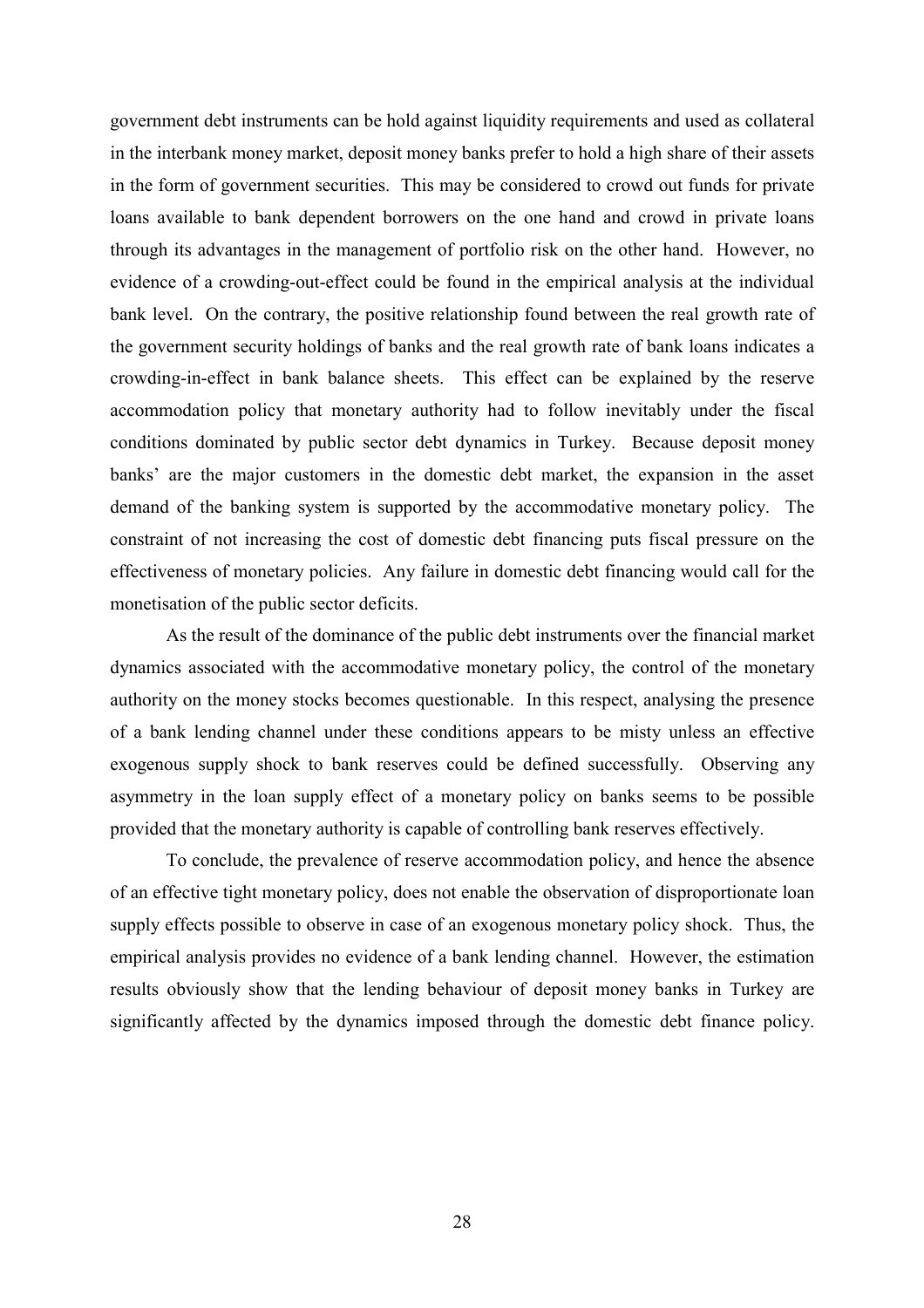| SIZE 4                             |   | SIZE 3                                |       | SIZE <sub>2</sub>                     |              | SIZE <sub>1</sub>             |             |
|------------------------------------|---|---------------------------------------|-------|---------------------------------------|--------------|-------------------------------|-------------|
| 1. T.C. Ziraat Bankası             |   | $P \parallel 11$ . BankEkspres A.Ş.   |       | 31. Citibank N.A.                     |              | T 46. Midland Bank A.Ş.       | $\mathbf T$ |
| 2. Türkiye İş Bankası              |   | 12. Kentbank A.Ş.                     |       | 32. Tekstil Bankası A.Ş.              |              | 47. Türk Sakura Bank A.Ş.     | $T^+$       |
| 3. Türkiye Emlak Bankası A.Ş.      |   | P 13. Alternatif Bank A.Ş.            |       | 33. YurtTicaret ve Kredi Bankası A.Ş. |              | 48. Abn Amro Bank N.V.        | $\mathbf T$ |
| 4. Yapı ve Kredi Bankası A.Ş.      |   | 14. Etibank A.Ş.                      |       | P* 34. EGS Bankası A.Ş.               |              | 49. Turkish Bank A.S.         | $T^+$       |
| 5. Türkiye Halk Bankası            | P | 15. Eskişehir Bankası A.Ş.            |       | 35. Arap Türk Bankası A.Ş.            |              | 50. MNG Bank A.Ş.             |             |
| 6. Akbank T.A.Ş.                   |   | 16. İnterbank                         |       | 36. Milli Aydın Bankası T.A.Ş.        |              | 51. Bayındırbank A.Ş.         |             |
| 7. Türkiye Vakiflar Bankası T.A.O. |   | P $\vert$ 17. Yaşarbank A.Ş.          |       | 37. HSBC Bank A.S.                    |              | 52. Adabank A.S.              |             |
| 8. Türkiye Garanti Bankası A.Ş.    |   | 18. Demirbank T.A.Ş.                  |       | 38. SociéteGénérale (SA)              |              | 53. Banca di Roma S.P.A.      | $\mathbf T$ |
| 9. Pamukbank T.A.S.                |   | 19. Sümerbank A.Ş.                    | $P*$  | 39. BankKapital Türk A.Ş.             | $T^+$        | 54. Credit Lyonnais Turkey    | T           |
| 10. Türk Ticaret Banksı T.A.Ş.     |   | 20. İktisat Bankası T.A.Ş.            |       | 40. Bnp-Ak Dresdner Bank A.Ş.         |              | 55. Bank Mellat               | $\mathbf T$ |
|                                    |   | 21. Toprakbank A.S.                   |       | 41. The Chase Manhattan Bank          |              | 56. Derbank A.Ş.              |             |
|                                    |   | 22. Osmanlı Bankası A.Ş.              |       | 42. Westdeutsche Landesbank G.        |              | 57. Habib Bank Limited        | $\mathbf T$ |
|                                    |   | 23. Finans Bank A.Ş.                  |       | 43. Oyak Bank A.Ş.                    |              | 58. Kıbrıs Kredi Bankası Ltd. | T           |
|                                    |   | 24. Koçbank A.Ş.                      |       | 44. Ulusal Bank T.A.Ş                 |              |                               |             |
|                                    |   | 25. Türk Dış Ticaret Bankası A.Ş.     |       | 45. Sitebank A.Ş.                     | $\text{T}^+$ |                               |             |
|                                    |   | 26. Türkiye İmar Bankası T.A.Ş.       |       |                                       |              |                               |             |
|                                    |   | 27. Şekerbank T.A.Ş.                  |       |                                       |              |                               |             |
|                                    |   | 28. Birleşik Türk Körfez Bankası A.Ş. | $T^+$ |                                       |              |                               |             |
|                                    |   | 29. Türk Ekonomi Banaksı A.Ş.         |       |                                       |              |                               |             |
|                                    |   | 30. Egebank A.S.                      |       |                                       |              |                               |             |

**Appendix: The List of the Deposit Money Banks Used in the Analyses**

P and T denote the public and foreign banks respectively.

\* Sümerbank A.Ş. and Etibank A.Ş. were privatised in 1995 and 1998 respectively.

+ Birleşik Türk Körfez Bankası A.Ş. and Bank Kapital Türk A.Ş. have become domestically owned in 1995 while Sitebank A.Ş., Turkish Bank A.Ş. and Türk Sakura Bank A.Ş. have become domestically owned in 1997, 1998 and 1999 respectively.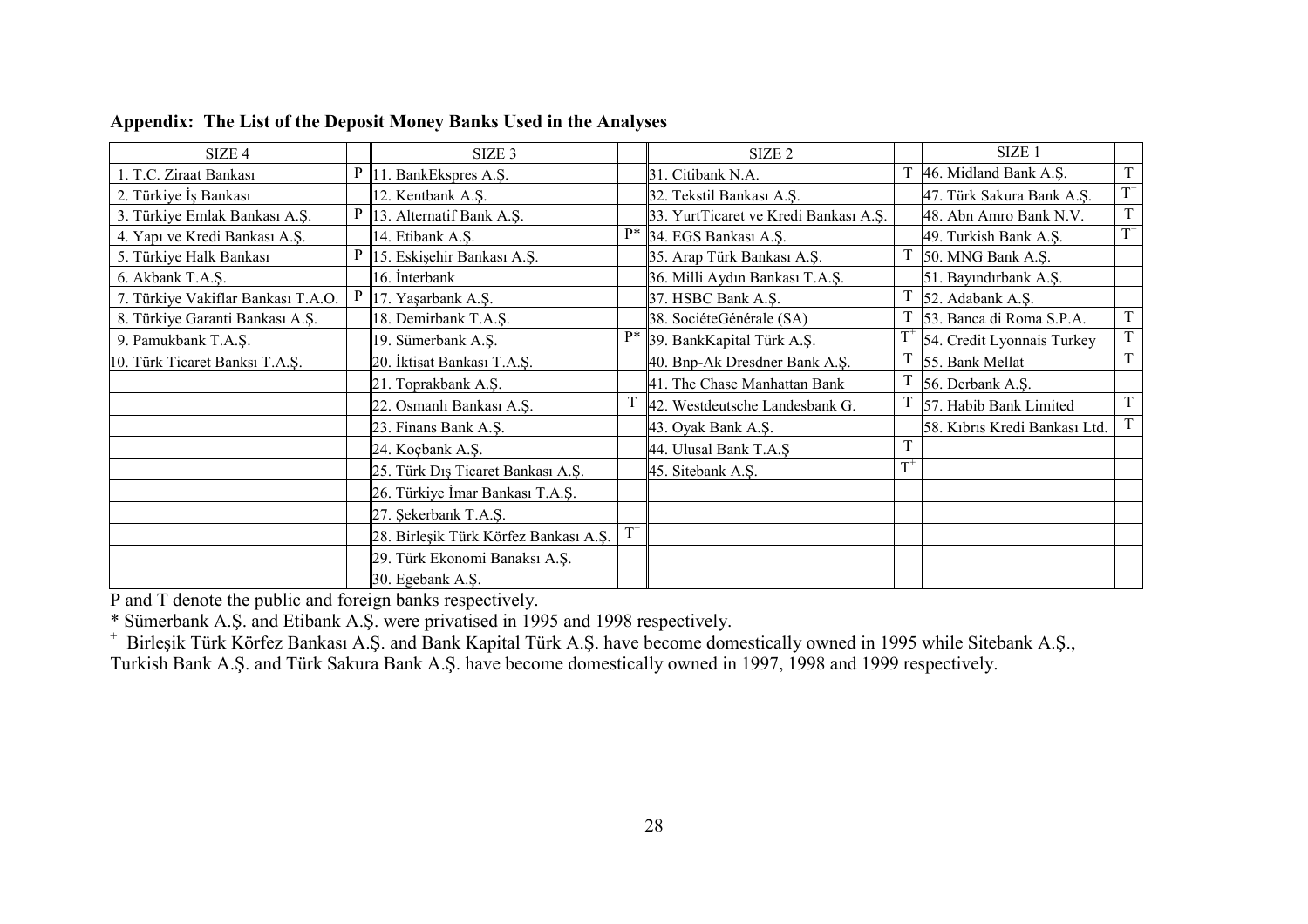#### **REFERENCES**

- Anderson, T. W. and C. Hsiao (1981) Estimation of dynamic models with error components, *Journal of the American Statistical Association*, **76**, 598-606.
- Arellano, M. and S. R. Bond (1991) Some tests of specification for panel data: Monte Carlo evidence and application to employment equations, *Review of Economic Studies*, **58**, 277-297.
- Arellano, M. and O. Bover (1995) Another look at the instrumental variable estimation of error-components models, *Journal of Econometrics*, **68**, 29-51.
- Atiyas, İ. and Y. Murat (1997) Corporate behavior during a fiscal-financial crisis: The experince of Turkey in 1994, unpublished.
- Baltagi B. H. (1995) *Econometric Analysis of Panel Data*, England: John Wiley & Sons Ltd.
- Bernanke, B.S. (1983) Nonmonetary effects of the financial crisis in propagation of the Great Depression, *The American Economic Review*, **73 (3)**, 257-276.
- Bernanke, B. and M. Gertler (1987) Banking and macroeconomic equilibrium, in W.A. Barnett and Singleton K.J. (eds.), *New Approaches to Monetary Economics*. Cambridge: Cambridge University Press.
- Bernanke, B. and M. Gertler (1989) Agency costs, net worth, and business fluctuations, *The American Economic Review*, **79 (1)**, 14-31.
- Bernanke, B. and M. Gertler (1995) Inside the black box: The credit channel of monetary policy transmission, *Journal of Economic Perspective*, **9 (4)**, 27-48.
- Blundell R. and S. Bond (1998) Initial conditions and moment restrictions in dynamic panel data models, *Journal of Econometrics*, **87**, 115-143.
- Doornik J. A., Arellano M. and S. Bond (2001) Panel data estimation using DPD for Ox, downloadable at http://www.nuff.ox.ac.uk/users/doornik/
- Erlat H. (1997) Panel data: A selective survey, Yapı Kredi Bankası, *Discussion Paper Series*, No. 97-04.
- Ersel, H. and E. Öztürk (1990) Liberalization attempts and the financial structure of Turkish cooperation, *Middle East Economic Association Annual Meeting*, Washington D.C.
- Favero, C.A., Giavazzi F. and L. Flabbi (1999) The transmission mechanism of monetary policy in Europe: Evidence from banks' balance sheets, *NBER Working Paper*, No. 7231.